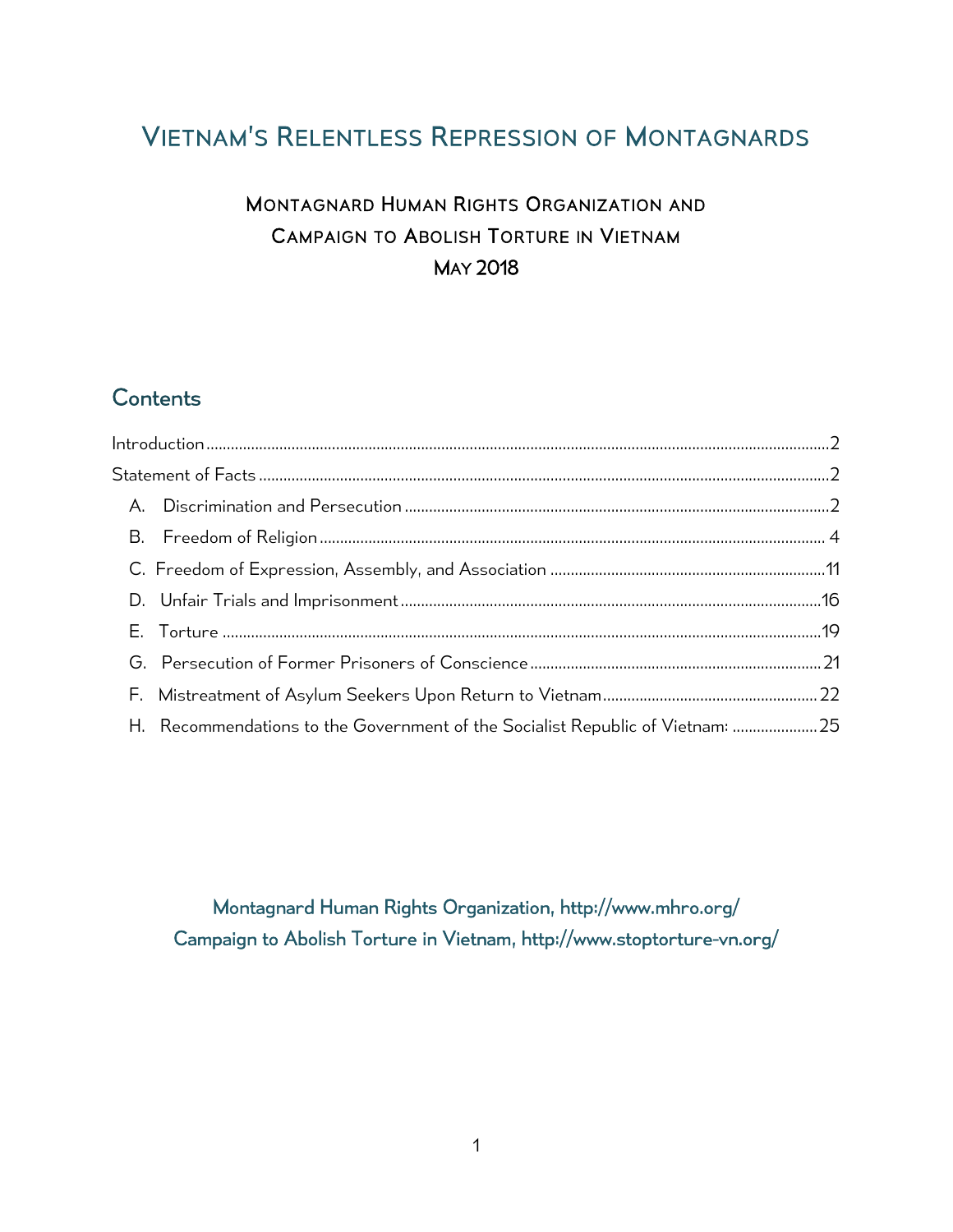## VIETNAM'S RELENTLESS REPRESSION OF MONTAGNARDS

### <span id="page-1-0"></span>Introduction

In this report, the Montagnard Human Rights Organization (MHRO) and the Campaign to Abolish Torture in Vietnam (CAT-VN) present detailed information about human rights abuses of indigenous minority groups residing in Vietnam's Central Highlands known as Montagnards, including Bahnar, Bunong (Mnong), Ede (or Rhade), Hre, Jarai, Koho, Lach, Stieng, and  $\mathsf{S}$ dang. $^1$ 

The Montagnard Human Rights Organization (MHRO) is a non-profit organization founded in 1998 to improve the human rights and life for Montagnards in the Central Highlands of Vietnam and to advocate for Montagnard self-determination in Vietnam. MHRO's mission includes refugee protection, family unity, advocacy, and comprehensive immigration services to all refugees.

The Campaign to Abolish Torture in Vietnam (CAT-VN) was formed in 2014 to advocate for the elimination of all forms of torture in Vietnam. CAT-VN monitors and reports instances of torture and mistreatment of detainees and prisoners in Vietnam, and proposes specific recommendations to the Vietnamese government and international stakeholders on practical approaches to systematically prevent and abolish torture in Vietnam.

# <span id="page-1-2"></span><span id="page-1-1"></span>Statement of Facts

### A. Discrimination and Persecution

- 1. Although Vietnam's laws formally prohibit all forms of discrimination against ethnic minorities, longstanding societal discrimination against ethnic minorities continues to be manifested from the national to the provincial level, according to the U.S. State Department's most recent report on human rights in Vietnam.<sup>2</sup>
- 2. In a memorandum to UNHCR regarding Montagnard asylum seekers from Vietnam, Vietnam experts Grover Joseph Rees and Nguyen Dinh Thang outlined the long-standing history of discrimination against Montagnards in Vietnam:

"Montagnards have long been subjected to harsh treatment by the government of Viet Nam for a number of reasons including traditional prejudice against ethnic minorities; distrust of the Montagnards' fervent Christianity, which many in the government

 $^1$  Vietnam's Central Highlands region (Tay Nguyen), also referred to as the Western Highlands, consists of the provinces of Dak Lak, Dak Nong, Gia Lai, Kon Tum, and Lam Dong.

 $^2$  U.S. Department of State, "Vietnam 2017 Human Rights Report," https://www.state.gov/documents/organization/277375.pdf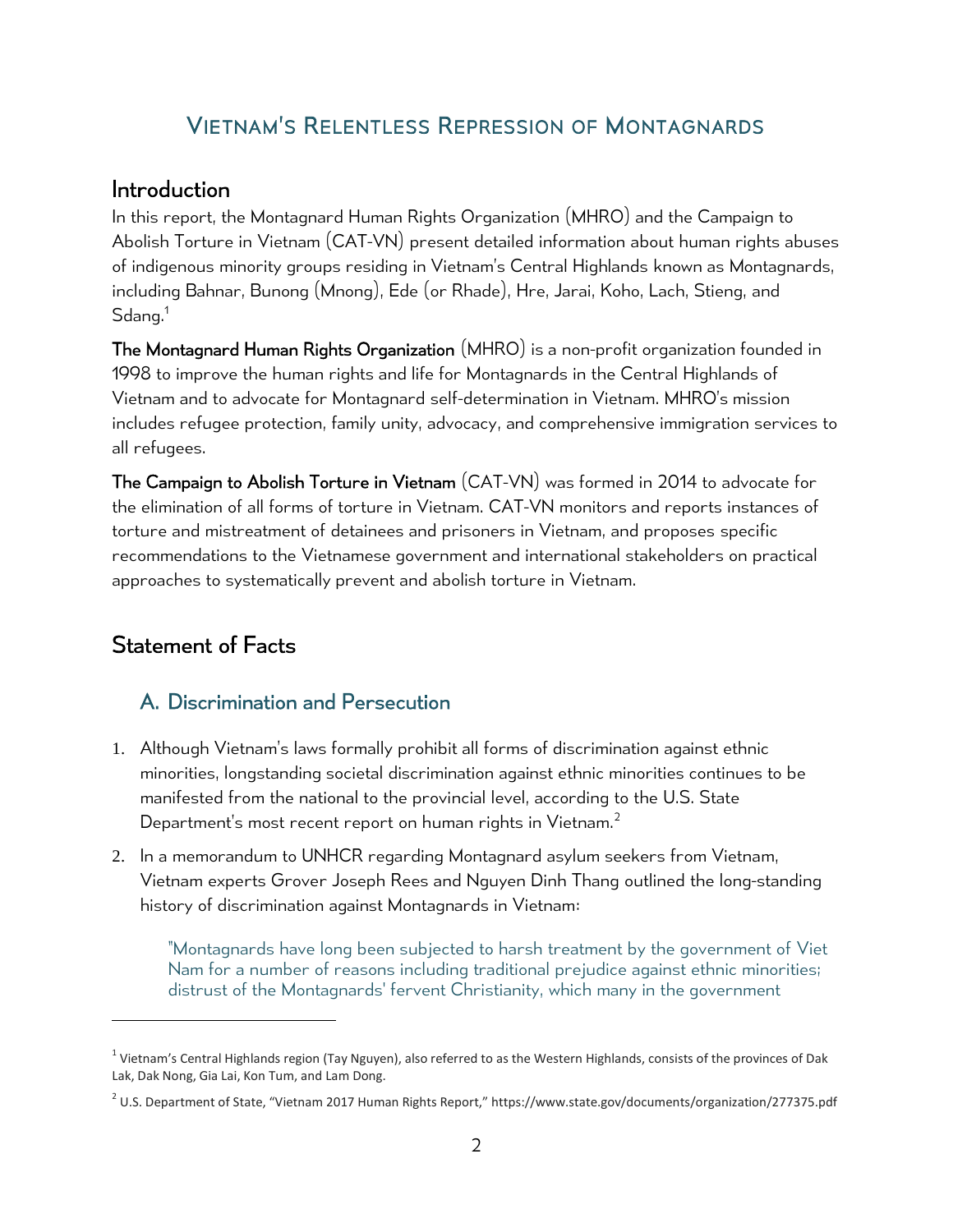consider a subversive 'foreign' religion; hostility on account of the close association of many Montagnards with United States forces allied with the Republic of Viet Nam prior to 1975; and an ongoing policy by the government to resettle ethnic Vietnamese from the North in the Central Highlands on lands confiscated from Montagnards." 3

3. In a report published in January 2018, Human Rights Watch stated:

"Ethnic Montagnards face surveillance, intimidation, arbitrary arrest, and mistreatment by security forces. Authorities compelled members of independent Christian Montagnard religious groups to publicly denounce their faith. Government repression caused hundreds of Montagnards to flee to Cambodia and Thailand."<sup>4</sup>

- 4. In a July 2017 report, Human Rights Watch highlighted the Vietnamese government's "ongoing persecution of ethnic Montagnard Christians in Vietnam's Central Highlands, one aspect of a broader pattern of rights violations against religious minorities in the country. Accused of practicing "evil way" religions, Montagnard practitioners of the De Ga and Ha Mon forms of Christianity are persecuted pursuant to high level government policy."<sup>5</sup>
- 5. A March 2017 report by Boat People SOS (BPSOS) summarized its findings regarding persecution of Montagnard Christians in Vietnam, based on incident reports BPSOS has submitted to UN Special Procedures since 2013:

"These instances include 10 incidents of torture, three extrajudicial killings, 20 imprisonment cases, 80 reports of forced renouncement of faith, and three detentions exceeding a month without warrants."<sup>6</sup>

6. According to the Unrepresented Nations and Peoples Organization (UNPO), Montagnard Christians are doubly discriminated against owing to both ethnicity and religion:

"Under the auspices of protecting national security, unity, and solidarity, the Vietnamese government has persistently employed policies of discrimination and repression against indigenous and minority groups. These communities face discrimination both due to their religion and ethnicity. The Vietnamese government discriminates against these groups by denying their right to religion, education, and language, and violently suppresses peaceful protests and gatherings. Minority and

<sup>&</sup>lt;sup>3</sup> "Declaration of Nguyen Dinh Thang and Grover Joseph Rees to UNHCR regarding Montagnard Asylum Seekers from Vietnam," January 27, 2010[, http://dvov.org/wp-content/uploads/2014/08/montagnard-christians-thang-rees-declaration-jan-20111.pdf](http://dvov.org/wp-content/uploads/2014/08/montagnard-christians-thang-rees-declaration-jan-20111.pdf)

<sup>4</sup> Human Rights Watch, "Vietnam: Events of 2017," *Human Rights Watch World Report*, January 18, 2018.

<sup>&</sup>lt;sup>5</sup> Human Rights Watch, "Australia-Vietnam Human Rights Dialogue: Human Rights Watch Submission," July 2017, https://www.hrw.org/news/2017/08/08/australia-vietnam-human-rights-dialogue.

<sup>&</sup>lt;sup>6</sup> Boat People SOS, "Case BPSOS-03: Central Highlands Protestant Churches," March 2017, [http://dvov.org/wp](http://dvov.org/wp-content/uploads/2014/07/BPSOS-03-Global-Magnitsky-Act-Central-High-Churches-03-16-2017.pdf)[content/uploads/2014/07/BPSOS-03-Global-Magnitsky-Act-Central-High-Churches-03-16-2017.pdf](http://dvov.org/wp-content/uploads/2014/07/BPSOS-03-Global-Magnitsky-Act-Central-High-Churches-03-16-2017.pdf)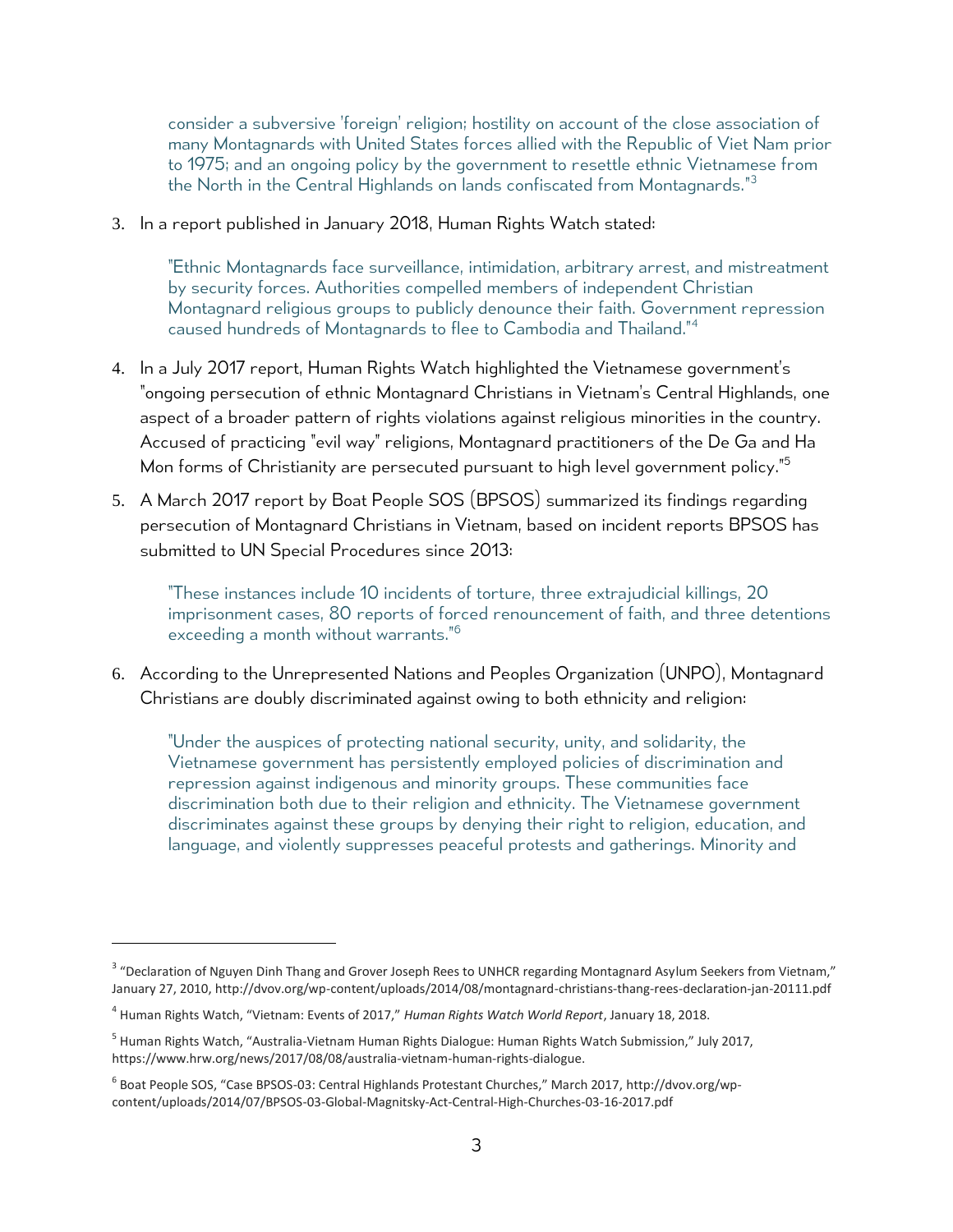indigenous activists are often censored, arbitrarily arrested and subjected to unfair trials."<sup>7</sup>

- 7. The pattern of persecution by Vietnamese authorities against Montagnard Christians on account of ethnicity, religion, and/or political opinion is not limited to a small number of actual or perceived high-profile political or religious leaders. Instead, as Human Rights Watch notes, "in an effort to eradicate dissent and independent religious activities among the Montagnards, the Vietnamese authorities have harassed, threatened, beaten, detained, and imprisoned not only Montagnards perceived to be high profile leaders, but followers, 'helpers', and people simply trying to flee the country to seek asylum elsewhere."<sup>8</sup>
- 8. In a 2015 report, Human Rights Watch stated:

"Vietnamese media reports and personal accounts by Montagnard asylum seekers provide a picture of oppressive government policies and practices against Central Highlands Montagnards in Gia Lai and Dak Lak provinces. These include violations of internationally protected rights to be free from arbitrary arrest, detention, torture, and other cruel, inhuman, or degrading treatment; as well as the rights to freedom of religion, association, and expression." 9

### <span id="page-3-0"></span>B. Freedom of Religion

- 9. Montagnard Christians in the Central Highlands, estimated to number as many as 400,000, make up the largest concentration of evangelical Christians in Vietnam. In addition, there are at least 100,000 Montagnards in the Central Highlands who follow Roman Catholicism.<sup>10</sup>
- 10. During the 1990s, increasing numbers of Montagnards began to join unofficial Christian "house churches," gathering in small groups for worship in people's homes to avoid government detection and repression.<sup>11</sup>

 $^7$  Unrepresented Nations and Peoples Organization (UNPO), "Alternative Report submitted to the UN Committee on the Economic, Social and Cultural Rights for the consideration of the Combined Second to Fourth Reports of the Socialist Republic of Viet Nam during the 53rd Pre-Sessional Working Group," March 2014, http://www.ecoi.net/file\_upload/1930\_1396516552\_int-cescr-ngo-vnm-16883-e.docx.

<sup>&</sup>lt;sup>8</sup> "Declaration of Nguyen Dinh Thang and Grover Joseph Rees to UNHCR regarding Montagnard Asylum Seekers from Vietnam," January 27, 2010[, http://dvov.org/wp-content/uploads/2014/08/montagnard-christians-thang-rees-declaration-jan-20111.pdf](http://dvov.org/wp-content/uploads/2014/08/montagnard-christians-thang-rees-declaration-jan-20111.pdf)

<sup>&</sup>lt;sup>9</sup> Human Rights Watch, "Persecuting 'Evil Way' Religion: Abuses against Montagnards in Vietnam," June 26, 2015, https://www.hrw.org/report/2015/06/26/persecuting-evil-way-religion/abuses-against-montagnards-vietnam

<sup>10</sup> James F. Lewis, "Christianity and Human Rights in Vietnam: The Case of the Ethnic Minorities, 1975-2007," in *Christianity and Human Rights: Christians and the Struggle for Global Justice*, edited by Frederick M. Shepherd, Lexington Books, 2009. Reg Reimer, *Vietnam's Christians: A Century of Growth in Adversity*, William Carey Library, 2011.

<sup>11</sup> Sara Colm, *Repression of Montagnards: Conflicts over Land and Religion in Vietnam's Central Highlands*, Human Rights Watch, 2002.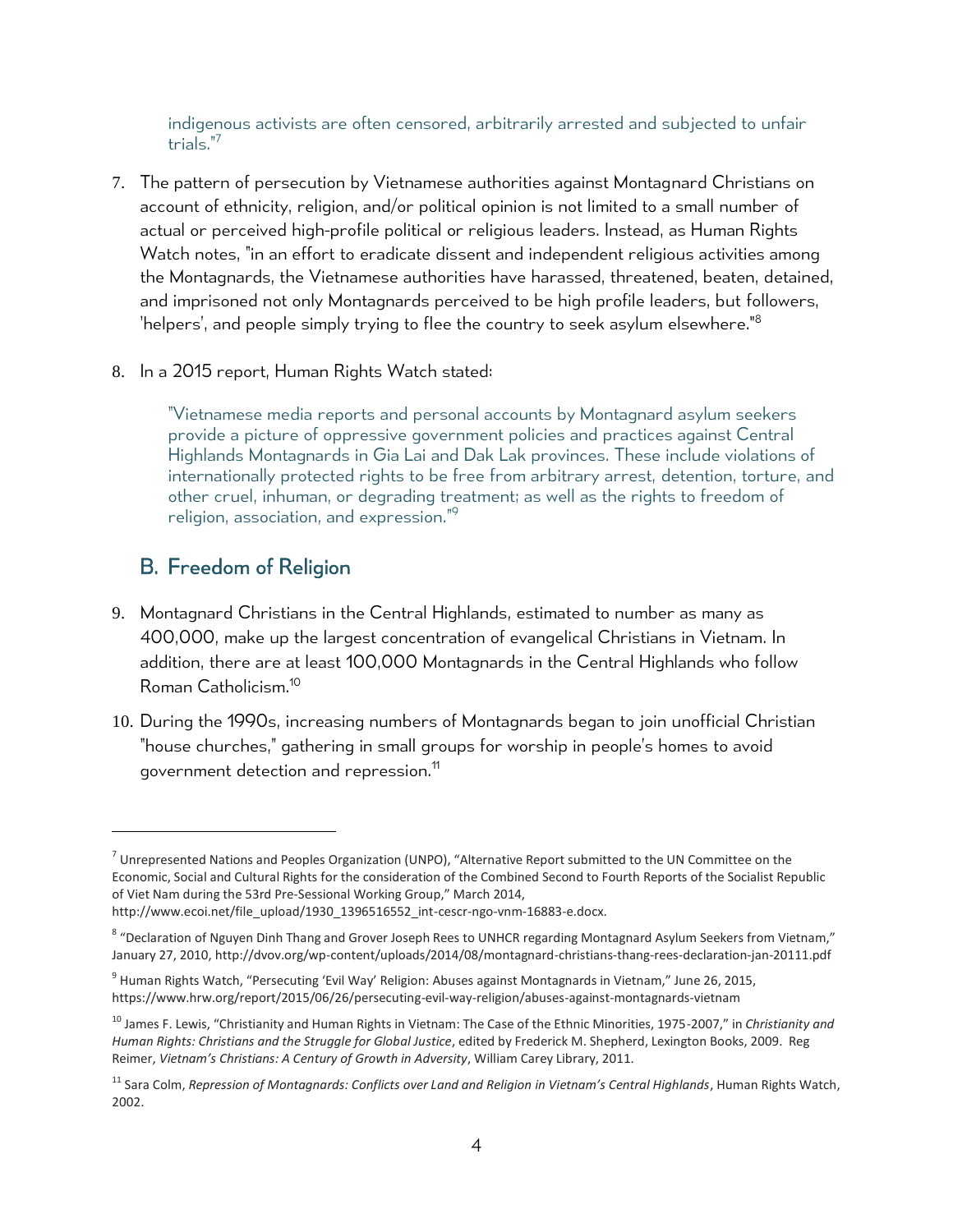- 11. In 2000, an activist movement of Montagnard Christians worshipping in independent house churches emerged in the Central Highlands. The new movement, which has been called Dega Protestantism (or in Vietnamese, "Tin Lanh Dega") combines Christian beliefs with aspirations for greater political freedom and human rights, protection of ancestral lands, and for some, autonomy or self-rule.<sup>12</sup>
- 12. In Vietnam all religious groups are required to obtain government permission in order to operate. In 2001, the Vietnamese government officially recognized the umbrella grouping for evangelical Christians in the south, the Southern Evangelical Church of Vietnam (SECV), but withheld recognition of Montagnard congregations, which continued to be considered illegal.<sup>13</sup>
- 13. After widespread protests by Montagnard Christians in 2001 calling for religious freedom and land rights, the government "forced the closure of nearly all unrecognized Protestant congregations and meeting points in the Central Highlands," according to a U.S. Embassy cable by Ambassador Michael Michalak. 14
- 14. Legislation promulgated in 2004, Instruction No. 1, specifically banned "Dega Protestantism," providing a rationale for the government's targeting of independent Montagnard Christian churches and their members for persecution, arrest, and mandatory renunciation sessions without any sort of due process. 15
- 15. In a 2014 interview, Heiner Bielefeldt, the UN Special Rapporteur on Freedom of Religion or Belief, stated that independent religious communities and individuals in Vietnam are subject to discriminatory and punitive treatment:

"They risk facing heavy-handed police raids; repeated invitations to 'work sessions' with the police; close surveillance of religious activities; disruption of religious ceremonies and festivals; house arrests; imprisonments, beatings and assaults; dismissals from employment; loss of social benefits; pressure exercised on family members; acts of vandalism; destructions of houses of worship, cemeteries and funeral sheds; confiscations of property; systematic pressure to give up certain religious activities and instead to operate within the official channels provided for religious practice; pressure to denounce one's religion or belief.

"People who wish to organize their religious life – including community – independent from the officially recognized framework, are typically stigmatized as endangering 'the social order' and 'the legitimate interests of the majority' or being driven by morally

 $13$  Ibid.

<sup>12</sup> Sara Colm, *Repression of Montagnards: Conflicts over Land and Religion in Vietnam's Central Highlands*, Human Rights Watch, 2002.

<sup>&</sup>lt;sup>14</sup> Ambassador Michael Michalak, "Vietnam Religious Freedom Update – The Case Against CPC," January 20, 2010, https://wikileaks.org/plusd/cables/10HANOI7\_a.html

<sup>&</sup>lt;sup>15</sup> Instruction No. 01/2005/CT-TTg, "Some Work Regarding Protestantism," 2005. Human Rights Watch, "Persecution of Montagnards Continues," May 2005.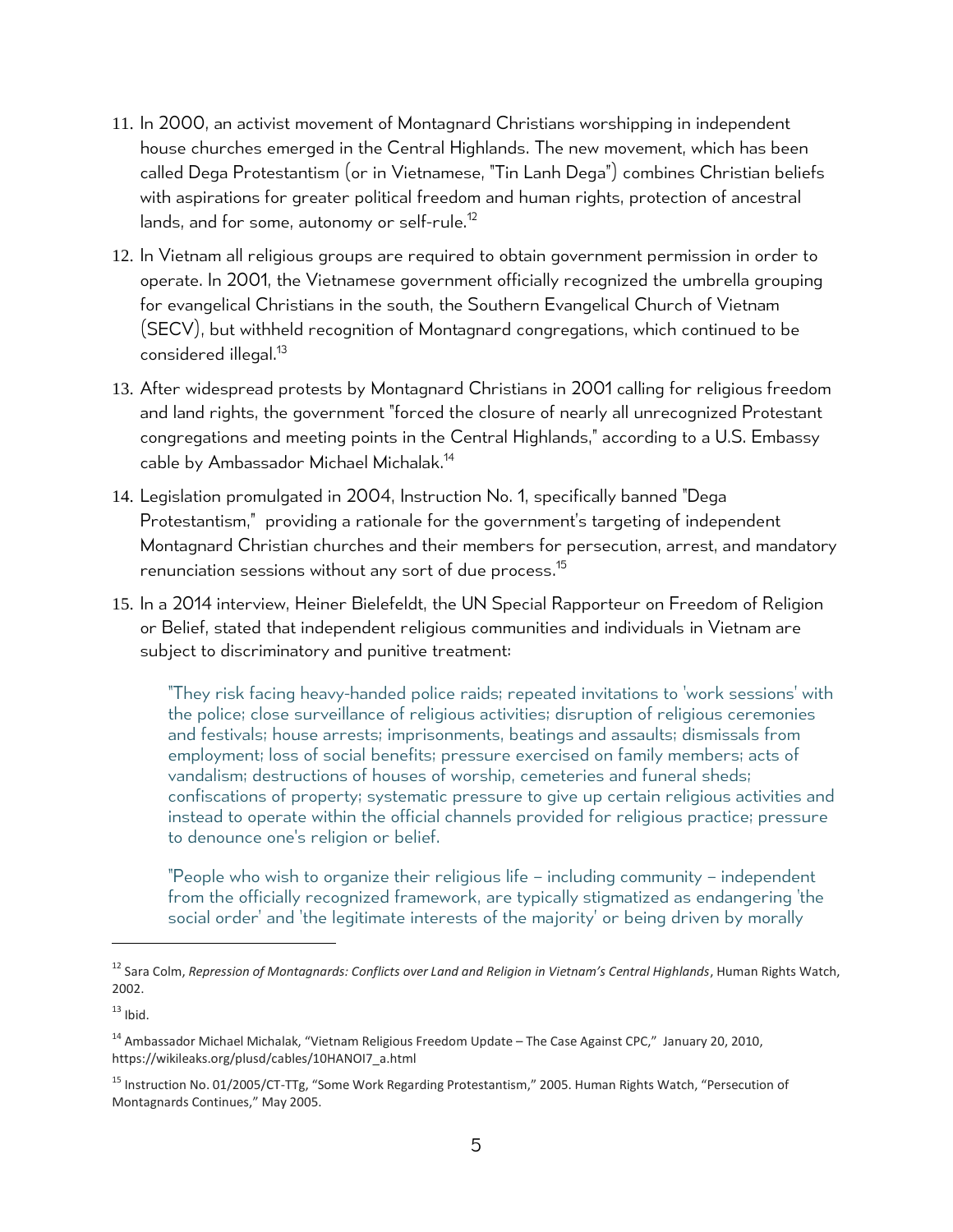disrespectable 'selfish' motives. This negative, perhaps even hostile attitude, seen in conjunction with restrictive laws, makes the conditions of independent communities very complicated and risky."<sup>16</sup>

16. In his January 2015 report to the UN Human Rights Council on his July 2014 mission to Vietnam, UN Special Rapporteur Heiner Bielefeldt stated:

"The Special Rapporteur has also heard about the harsh persecution of the followers of 'Montagnard' churches, such as the Ede ethnic minority. Hundreds of ethnic minority churches in the Central Highlands region have been forced to close and their pastors arrested and imprisoned. Thousands have been forced to flee or go into hiding after mass protests calling for land rights and religious freedom. Those who fled to neighbouring countries face many obstacles and continue to fear for their lives. It was also reported that, in 2000, the Government issued documents instructing local officials overseen by the Guidance Committee to stop the spread of Protestantism."<sup>17</sup>

#### 17. The U.S. State Department, in its 2017 report on religious freedom in Vietnam, stated:

"Religious leaders, particularly those of unregistered groups and those from ethnic minorities, reported various forms of governmental harassment, including physical assaults, short-term detention, prosecutions, monitoring, restrictions on travel, property seizure or destruction, and denials of registration and/or other permissions, particularly in the Central and Northwest Highlands.

"Members of ethnic minority groups collectively known as Montagnards (or Degar) in the Central Highlands stated the government continued to monitor, interrogate, arbitrarily arrest, and discriminate against them, in part because of their religious practices.

"During the year, senior Ministry of Public Security (MPS) and provincial officials continued to say certain Montagnard church congregations in Kon Tum and Gia Lai Provinces, including churches linked to Degar (or Dega) Christianity, were affiliated with the United Front for the Liberation of Oppressed Races (FULRO), a group that opposed the government during and after the Vietnam War. Officials also said Degar Christians incited violent separatism by ethnic minorities in the Central Highlands from 2001 through 2008. Montagnards stated Degar Christianity was a peaceful religious denomination without links to any separatist movement." 18

18. According to the United Kingdom Home Office's country of origin report on Vietnam:

l

<sup>&</sup>lt;sup>16</sup> Deutsche Welle, "UN Expert: Vietnam 'Failing to Respect' Freedom of Belief," August 4, 2014, http://www.dw.com/en/unexpert-vietnam-failing-to-respect-freedom-of-belief/a-17830729

<sup>&</sup>lt;sup>17</sup> UN Human Rights Council, "Report of the Special Rapporteur on Freedom of Religion or Belief, Addendum: Mission to Viet Nam (21 to 31 July 2014)," January 30, 2015, UN Doc. A/HRC/28/66/Add.2.

<sup>&</sup>lt;sup>18</sup> U.S. Department of State, "Annual Report on Religious Freedom," August 15, 2017, <https://www.state.gov/j/drl/rls/irf/2016/eap/268780.htm>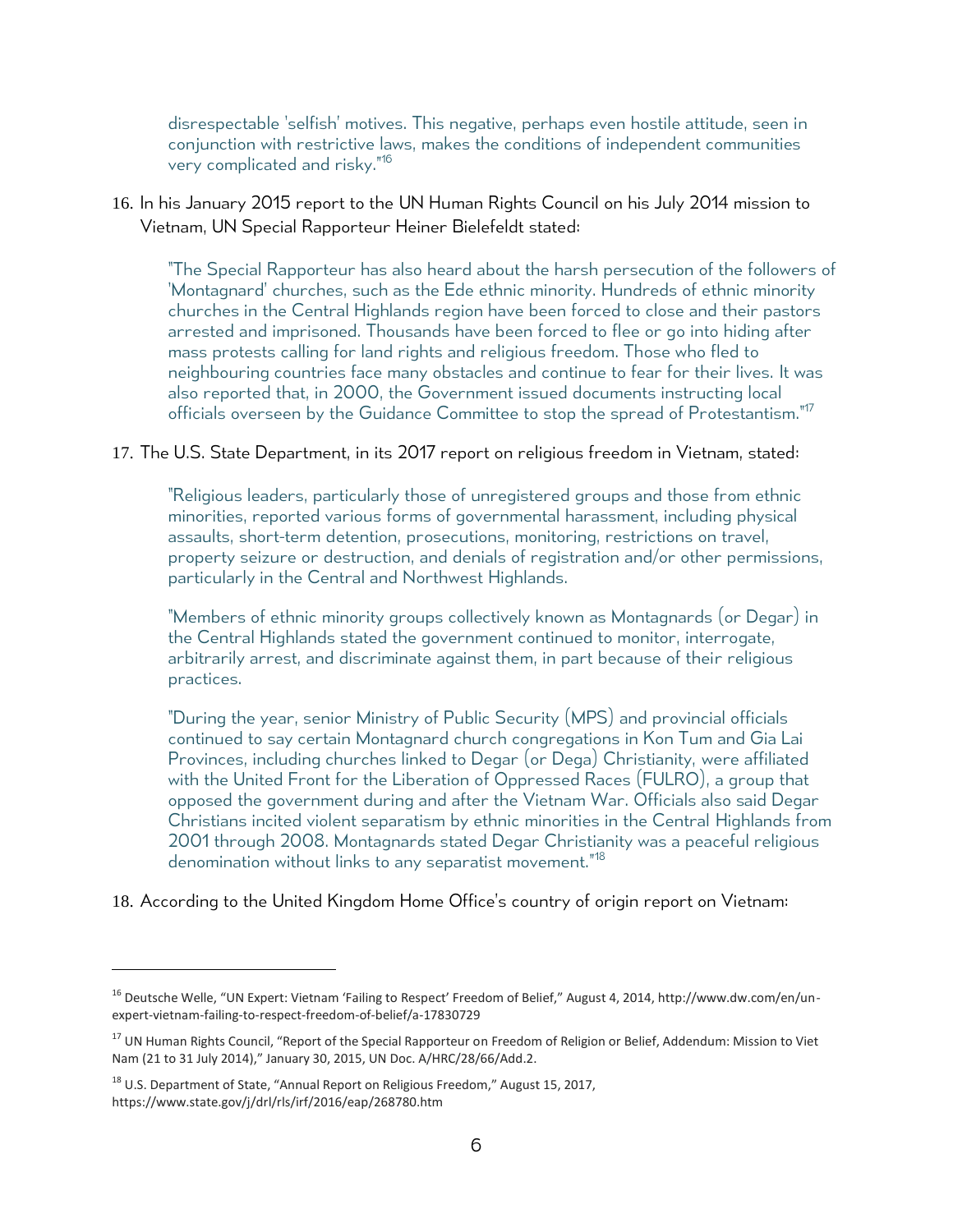"The Vietnamese government continues to imprison individuals for religious activity or religious freedom advocacy and seeks to stop the growth of ethnic minority Protestantism and Catholicism through discrimination, and forced renunciations of their faith. The authorities monitor ethnic groups in the Central and Northwest Highlands, where it continued to claim that practicing a minority faith encouraged separatism."<sup>19</sup>

- 19. The Vietnamese government targets independent religious communities of Montagnards in the Central Highlands for systematic persecution or eradication, alleging that the religious groups are not real religions. Instead, the government alleges that they are pretexts for anti-government activities orchestrated by Montagnard refugees in the U.S., who the government says are trying to revive a long-defunct armed separatist movement known as FULRO (Front Uni de Lutte des Races Opprimées, or United Front for the Liberation of Oppressed Races).<sup>20</sup>
- 20. There is no evidence that FULRO continues to operate as an armed force in the Central Highlands. The FULRO movement dissolved in 1992 when its last remaining fighters disarmed in Cambodia and received asylum in the United States.<sup>21</sup> Human Rights Watch notes that "even an official history of the Vietnamese security forces and another security force publication have declared that FULRO ceased to exist in 1992, since which time violent change has been replaced by 'peaceful evolution'."<sup>22</sup>
- 21. The government has sought to eradicate Dega Protestantism since 2001, when Montagnards in four provinces of the Central Highlands conducted protests calling for religious freedom and land rights. In 2002, for example, the head of the Dak Lak Religious Affairs Department, Vo Than Tai, stated:

"Dega Protestantism is not a religion. It is a political organization. The abuse of religion that encroaches on the interest of the nation must be dealt with."

22. Official state media sources such as Radio Voice of Vietnam have labeled Dega Protestantism as a "heretical" belief and false religion:

"This is a religion with a dubious origin. The exiled FULRO members deliberately set up that religion of Dega Protestantism just to use as the tool for their dark political schemes of stirring up ethnic problems and undermining our country's stability."<sup>23</sup>

l

<sup>&</sup>lt;sup>19</sup> U.K. Home Office, "Country Information and Guidance, Vietnam: Ethnic Minority Groups," December 2014.

<sup>20</sup> See: *Cong An Nhan Dan* (People's Police newspaper), "40 năm giữ bình yên Tây Nguyên" (40 Years to Keep the Central Highlands Quiet), April 28, 2015[, http://cand.com.vn/Phong-su-tu-lieu/40-nam-giu-binh-yen-Tay-Nguyen-349470/;](http://cand.com.vn/Phong-su-tu-lieu/40-nam-giu-binh-yen-Tay-Nguyen-349470/) Human Rights Watch, "Persecuting 'Evil Way' Religion: Abuses against Montagnards in Vietnam," June 26, 2015; Sara Colm, *Repression of Montagnards: Conflicts over Land and Religion in Vietnam's Central Highlands*, Human Rights Watch, 2002.

<sup>21</sup> Sara Colm, *Repression of Montagnards: Conflicts over Land and Religion in Vietnam's Central Highlands*, Human Rights Watch, 2002.

<sup>&</sup>lt;sup>22</sup> Human Rights Watch, "Persecuting 'Evil Way' Religion: Abuses against Montagnards in Vietnam," June 26, 2015, https://www.hrw.org/report/2015/06/26/persecuting-evil-way-religion/abuses-against-montagnards-vietnam

<sup>&</sup>lt;sup>23</sup> Radio Voice of Vietnam, "Heretical Beliefs Should Be Eliminated," August 10, 2004.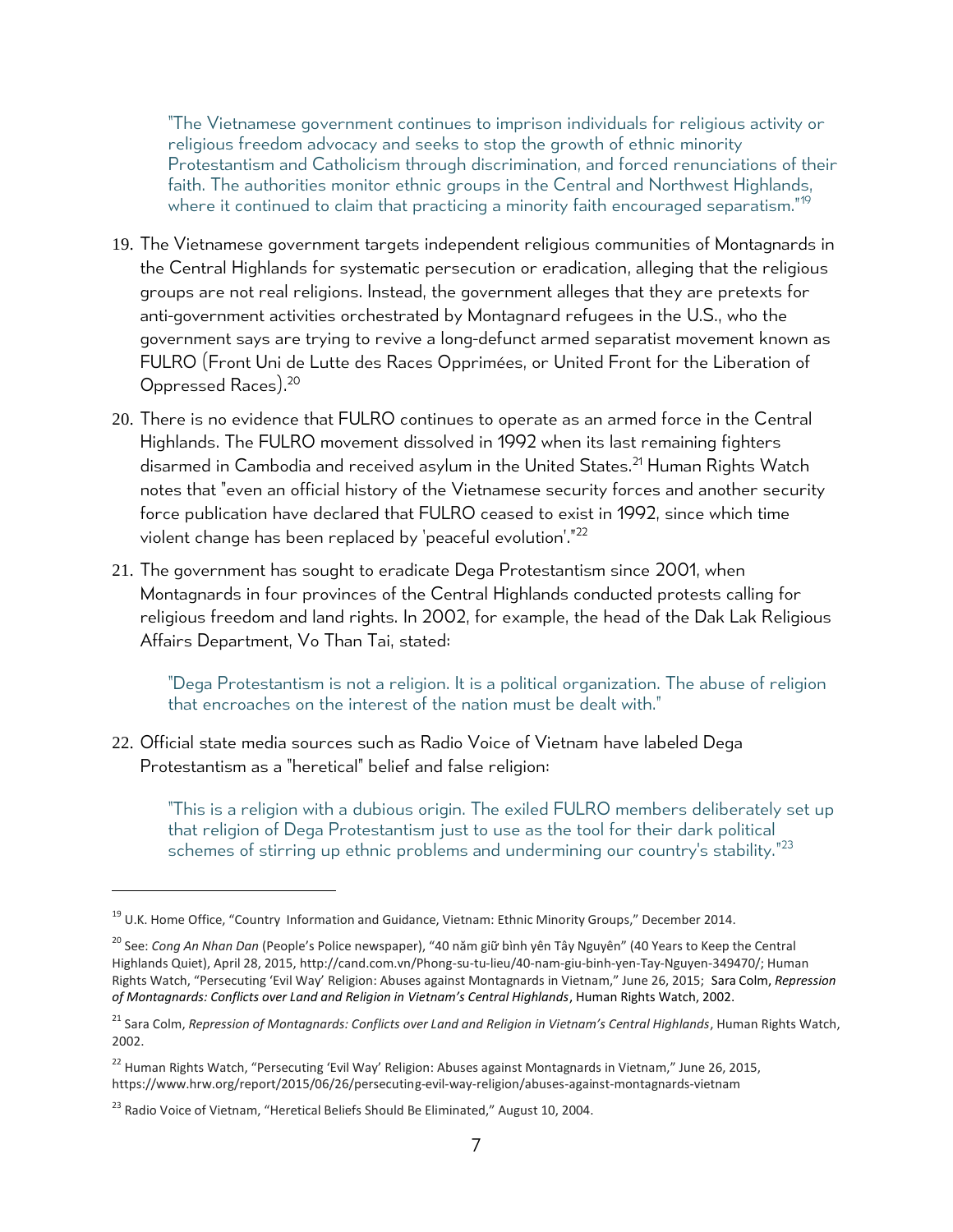- 23. In addition to Dega Protestantism, other independent religious communities of Montagnards targeted by the government of Vietnam include the Ha Mon Catholic sect, the Evangelical Church of Christ of Vietnam, the Dak Jak Catholic Parish in Kon Tum, and a number of Mennonite, Lutheran, and Presbyterian churches. 24
- 24. Even officially-registered congregations under the Southern Evangelical Church of Vietnam have come under scrutiny, according to a 2014 report on ethnic minorities in Vietnam by the United Kingdom Home Office:

"The Vietnamese government considers that some Montagnards, an ethnic minority in the Central Highlands, are operating Protestant organisations which advocate separatism for ethnic minorities. The SECV Southern Evangelical Church of Vietnam] and house churches reportedly experience government scrutiny because of the perceived association with separatist groups overseas. Followers of the unsanctioned Church of Christ have reported that police had pressured the followers to abandon the church, and that police stated the church was connected with FULRO (Front Unifié pour la Libération des Races Opprimées), which the government considers a minority separatist organisation."<sup>25</sup>

25. In a report to the United Nations, the Unrepresented Nations and Peoples Organization (UNPO) stated:

"The Dega minority of the Central Highlands practice Dega Protestantism. Under the auspices of the 2004 Ordinance on Religion and Belief the Vietnamese government has continually treated Dega Protestantism as a false religion and has refused to recognize it. A more pressing issue is the fact that the Dega Church has been labeled as an organization that supposedly calls for separatism and is supported by violent groups, which allows the police to have even more discretionary powers in using the repressive national security provisions.

"The provincial police of the Central Highlands, with the approval of the central government, has been conducting campaigns to reduce the number of new converts to Dega Protestantism and to force current believers to recant. These campaigns have included beatings, detentions, deaths in custody, forced renunciations of faith and disappearances of ethnic Dega."<sup>26</sup>

26. From 2004-2006 the U.S. State Department designated Vietnam a "country of particular concern" (CPC) under the International Religious Freedom Act because of its "systematic,

https://spcommreports.ohchr.org/TMResultsBase/DownLoadPublicCommunicationFile?gId=22835

<sup>&</sup>lt;sup>24</sup> Letter from Heiner Bielefeldt, UN Special Rapporteur on Freedom of Religion or Belief, to the Government of Vietnam, October 31, 2016, reference: UA VNM 8/2016,

<sup>25</sup> United Kingdom Home Office, "Vietnam: Ethnic Minority Groups," *Country Information and Guidance*, December 2014.

<sup>&</sup>lt;sup>26</sup> Unrepresented Nations and Peoples Organization (UNPO), "Alternative Report submitted to the UN Committee on the Economic, Social and Cultural Rights for the consideration of the Combined Second to Fourth Reports of the Socialist Republic of Viet Nam during the 53rd Pre-Sessional Working Group," March 2014, <http://unpo.org/downloads/856.pdf>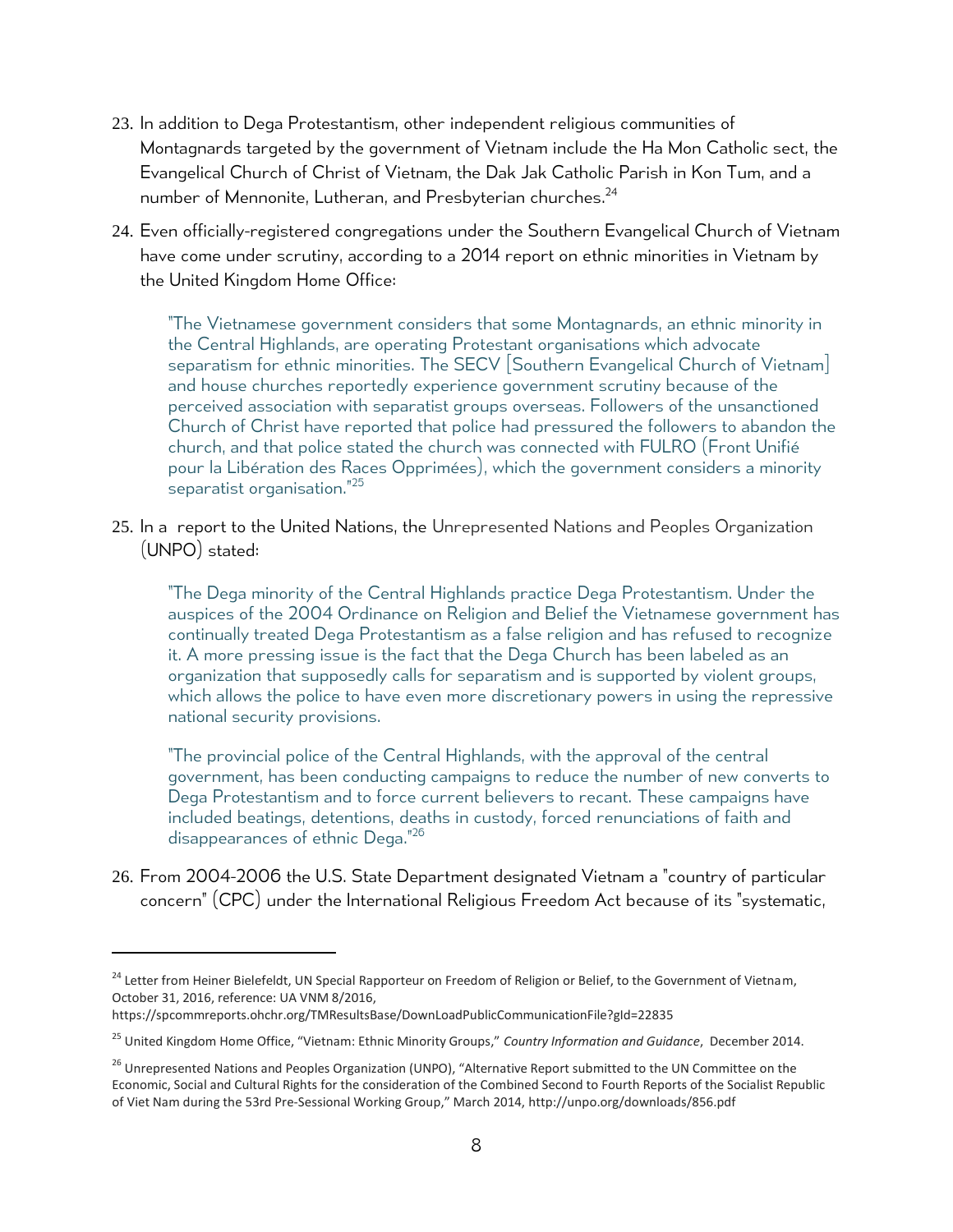ongoing, and egregious" violations of religious freedom, including widespread repression of Montagnard Christians.

27. The U.S. Commission on International Religious Freedom (USCIRF), an independent body established by the U.S. government, found that reforms promised by the government of Vietnam in May 2005 that led to lifting of its CPC designation in 2006 were never fully implemented:

"Religious prisoners remain behind bars and new arrests have been made, hundreds of churches remain closed, forced renunciations of faith continue, and restrictions on and harassment of all of Vietnam's diverse religious communities remain."<sup>27</sup>

- 28. In its most recent report on Vietnam USCIRF found, as it has every year since 2002, that Vietnam merits re-designation as a "Country of Particular Concern" (CPC), based on its "systematic, ongoing, egregious violations of religious freedom."<sup>28</sup>
- 29. Montagnard Christians are targeted for harassment and discrimination by the Vietnamese government "because of their faith, ethnicity, advocacy for democracy, human rights, or religious freedom, historic ties to the West, or desire to remain independent of Communist government control," according to USCIRF's 2018 report on Vietnam.

"Ethnic minority Montagnards from the Central Highlands, many of whom are Protestant, face numerous government restrictions: some are prevented from holding religious ceremonies, many are summoned to meet with local authorities and pressured to cease practicing their faith, and pastors are harassed or punished." 29

- 30. Government officials continue to force Montagnard Christians to recant their faith, violating the internationally protected right to freedom of religion as well as Vietnam's laws that prohibit forced renunciation. Those who resist and insist on their right to independent worship face beatings, arrest, and imprisonment.<sup>30</sup>
- 31. In a March 2017 report, Christian Solidary Worldwide (CSW) noted that the most serious violations of religious freedom in Vietnam "tend to be against individuals who are both ethnic and religious minorities, particularly those in remote areas." CWS outlined some of

 $\overline{a}$ 

<sup>&</sup>lt;sup>27</sup> U.S. Commission on International Religious Freedom (USCIRF), "Vietnam: USCIRF Chair Cromartie Testifies on Capitol Hill," March 28, 2006, https://www.uscirf.gov/countries-and-issues/vietnam-congressional-testimony/vietnam-uscirf-chaircromartie-testifies

 $28$  USCIRF, "Vietnam: Tier 1 – USCIRF-Recommended Countries of Particular Concern (CPC),"

[http://www.uscirf.gov/sites/default/files/Tier1\\_VIETNAM.pdf;](http://www.uscirf.gov/sites/default/files/Tier1_VIETNAM.pdf) See also: USCIRF, "Vietnam: USCIRF Assesses State Department's CPC Removal," February 8, 2017, [http://www.uscirf.gov/news-room/press-releases/vietnam-uscirf-assesses-state-department](http://www.uscirf.gov/news-room/press-releases/vietnam-uscirf-assesses-state-department-s-cpc-removal)[s-cpc-removal](http://www.uscirf.gov/news-room/press-releases/vietnam-uscirf-assesses-state-department-s-cpc-removal)

<sup>&</sup>lt;sup>29</sup> USCIRF, "Vietnam Chapter – 2018 Annual Report," [http://www.uscirf.gov/sites/default/files/Tier1\\_VIETNAM.pdf;](http://www.uscirf.gov/sites/default/files/Tier1_VIETNAM.pdf) USCIRF, "Vietnam Chapter – 2017 Annual Report," April 26, 2017, http://www.uscirf.gov/countries/vietnam#annual-reports-chapterssummaries

 $30$ USCIRF, "Vietnam Chapter – 2017 Annual Report," April 26, 2017, [http://www.uscirf.gov/countries/vietnam#annual-reports](http://www.uscirf.gov/countries/vietnam#annual-reports-chapters-summaries)[chapters-summaries;](http://www.uscirf.gov/countries/vietnam#annual-reports-chapters-summaries) Human Rights Watch, "Vietnam: Montagnards Harshly Persecuted," March 30, 2011.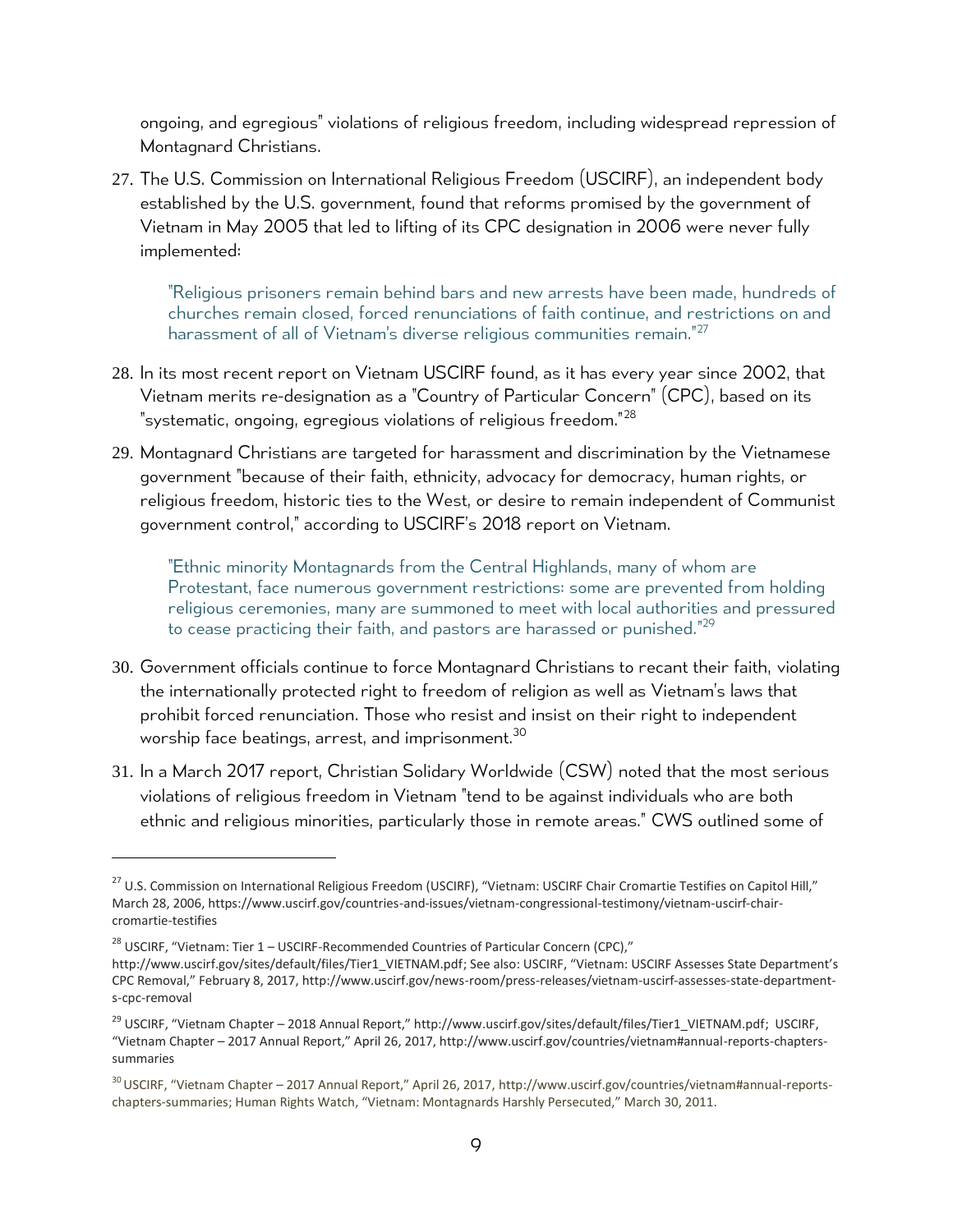the most common violations against Montagnards and other ethnic and religious minority groups:

- Pressure to recant, usually involving forcing victims to sign a document stating that they will not follow the Christian faith;

- Harassment, including threats and intimidation;

- Arbitrary detention, sometimes followed by a trial and imprisonment;

- Beatings and torture, most often in police custody, sometimes leading to deaths in police custody: methods of torture include beating of the face, head, legs and shoulders; being forced to adopt a stress position; and sexual torture and abuse;

- Disruption of religious services;

- Being physically prevented from attending religious services, either by physical force or because meetings are forced to take place a long way from members' homes;

- Confiscation of religious materials including Bibles;

- Denial of access to education for Christian children if their parents are Christians, sometimes due to forced eviction, at others times due to discrimination;

- Damage to properties used for religious services (including the homes of religious leaders). 31

32. In its 2016 annual report, Human Rights Watch stated:

"Authorities interfered with the religious activities of unrecognized branches of ... independent Protestant and Catholic house churches in the Central Highlands. … Members of ethnic minorities in the Central Highlands continue to be accused of religious 'evil ways' and politically 'autonomous thoughts' and subjected to intimidation, forced renunciation of faith, arbitrary arrests, and mistreatment in custody."<sup>32</sup>

- 33. According to Human Rights Watch, forced or coerced denunciation of faith, a common form of harassment by Vietnamese against independent religious groups, "is a violation of freedom of belief, a non-derogable right" protected under international human rights law.<sup>33</sup>
- 34. Among dozens of incidents of forced renunciation of faith that Human Rights Watch has reported on since 2001 is an incident in April 2016, where Vietnamese state media reported that more than 500 people "voluntarily renounced" Dega Christianity in Chu Puh

 $\overline{a}$ 

<sup>&</sup>lt;sup>31</sup> Christian Solidarity Worldwide, "Interfaith Council Raises Cases of Concern," March 24, 2017.

 $32$  Human Rights Watch, "Vietnam: Events of 2016," January 2017, [https://www.hrw.org/world-report/2017/country](https://www.hrw.org/world-report/2017/country-chapters/vietnam)[chapters/vietnam](https://www.hrw.org/world-report/2017/country-chapters/vietnam)

<sup>&</sup>lt;sup>33</sup> "Australia-Vietnam Human Rights Dialogue," Human Rights Watch Submission, July 2017, https://www.hrw.org/news/2017/08/08/australia-vietnam-human-rights-dialogue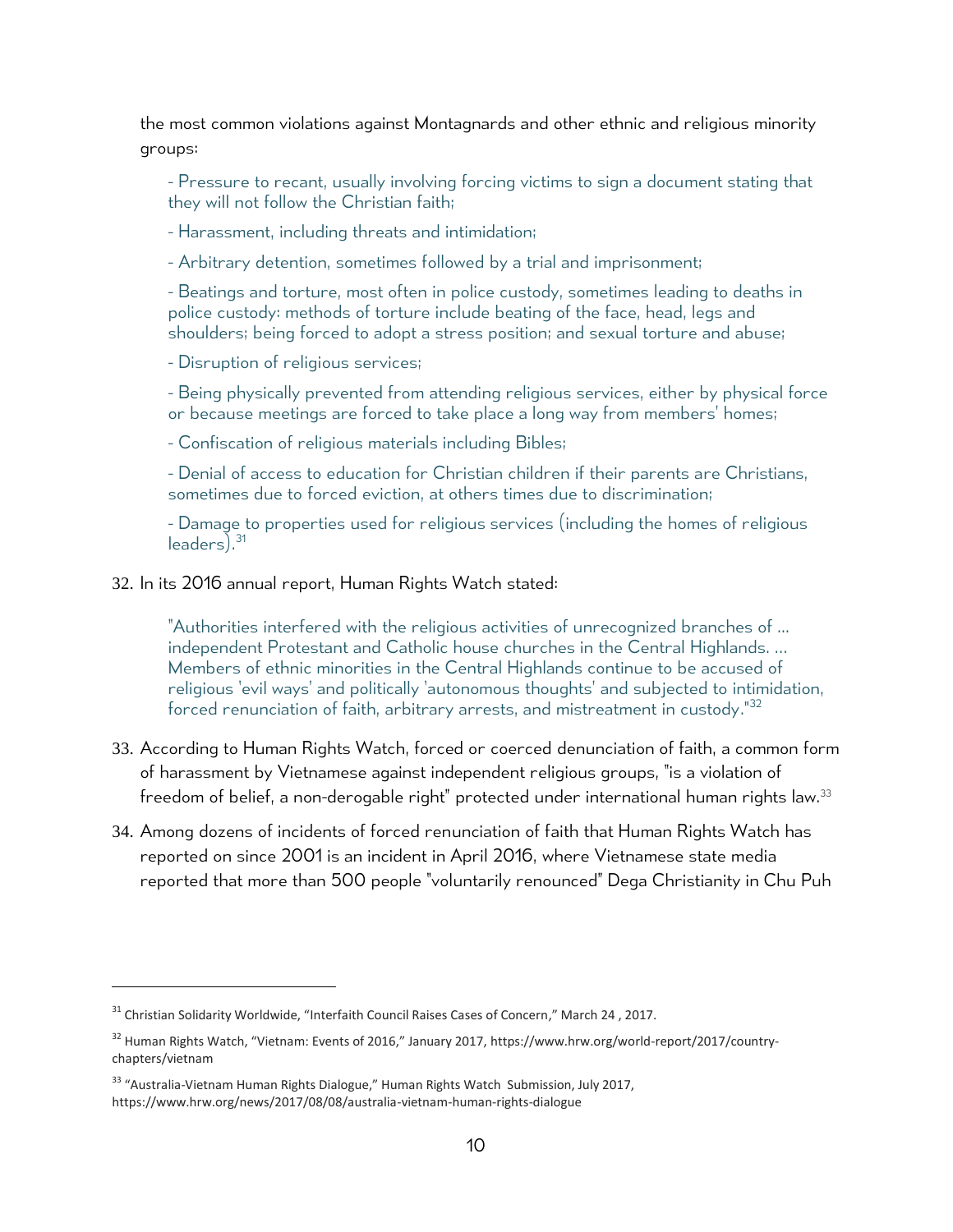district, Gia Lai, following the arrest and prosecution of four people in the district for undermining national unity.<sup>34</sup>

35. The most recent arrests of Montagnard Christians took place in March 2018, when Gia Lai district and provincial police, in coordination with the Central Highlands Security Department, arrested 25 Montagnards in Chu Puh district. Authorities accused them of proselytizing Dega Protestantism under the direction of Montagnards abroad, and using the internet to disseminate false information about land, religion, and human rights to slander the Vietnamese government. According to an article in the state-controlled press, "The district police forced the subjects to commit to abandon the so-called 'Dega Protestantism' and focus instead on work and developing their family economy." 35

### <span id="page-10-0"></span>C. Freedom of Expression, Assembly, and Association

36. Vietnamese authorities harshly suppress peaceful assembly, association, and expression by Montagnards. In a 2016 report, Amnesty International noted:

"The authorities are … extremely sensitive to any exercise of the rights to freedom of expression and assembly by members of ethnic and religious minority groups. Members of minority groups who are active in human rights and advocacy for religious freedom are regularly jailed for exercising their rights, particularly those who are members of independent religious groups not sanctioned by government." 36

- 37. Detailed documentation by CAT-VN , Amnesty International, and Human Rights Watch demonstrates that the Vietnamese authorities frequently respond to nonviolent resistance and peaceful protests by inflicting imprisonment, torture, cruel and inhuman treatment, and other forms of persecution.<sup>37</sup>
- 38. After unprecedented protests by Montagnards in 2001 calling for religious freedom and land rights, authorities carried out widespread arrests, according to Amnesty International.

"In 2001, 2004, and 2008, large numbers of ethnic minority Montagnards, Christians from the country's Central Highlands, were arrested following demonstrations calling for freedom of religion and an end to confiscation of land owned by Montagnard groups.

<sup>&</sup>lt;sup>34</sup> ANTV. "Hơn 500 người tư nguyên từ bỏ 'Tin lành Đêga'" (500 People Voluntarily Renounce Dega Protestantism), April 14, 2016, http://www.antv.gov.vn/tin-tuc/xa-hoi/hon-500-nguoi-tu-nguyen-tu-bo-tin-lanh-dega-186497.html

<sup>35</sup> *Bao Gia Lai*, "Gia Lai: Đập tan âm mưu phục hồi "Tin lành Đê-ga" (Gia Lai: Smashing the Plot to Restore "Dega Protestantism"), April 17, 2016, <https://taynguyen247.com/gia-lai-dap-tan-am-muu-phuc-hoi-tin-lanh-de-ga-8396-6.html>

<sup>&</sup>lt;sup>36</sup> Amnesty International, "Prisons within Prisons: Torture and Ill-Treatment of Prisoners of Conscience in Viet Nam," June 2016, https://www.amnesty.org/download/Documents/ASA4141872016ENGLISH.PDF

<sup>&</sup>lt;sup>37</sup> Amnesty International, "Prisons within Prisons: Torture and III-Treatment of Prisoners of Conscience in Viet Nam," June 2016, <https://www.amnesty.org/download/Documents/ASA4141872016ENGLISH.PDF> ; Campaign to Abolish Torture in Vietnam, "Vietnam: Torture of Political and Religious Prisoners," January 16, 2014, <http://www.stoptorture-vn.org/torture-report.html> ; Human Rights Watch, Public Insecurity: Deaths in Custody and Police Brutality in Vietnam," September 16, 2014, https://www.hrw.org/asia/vietnam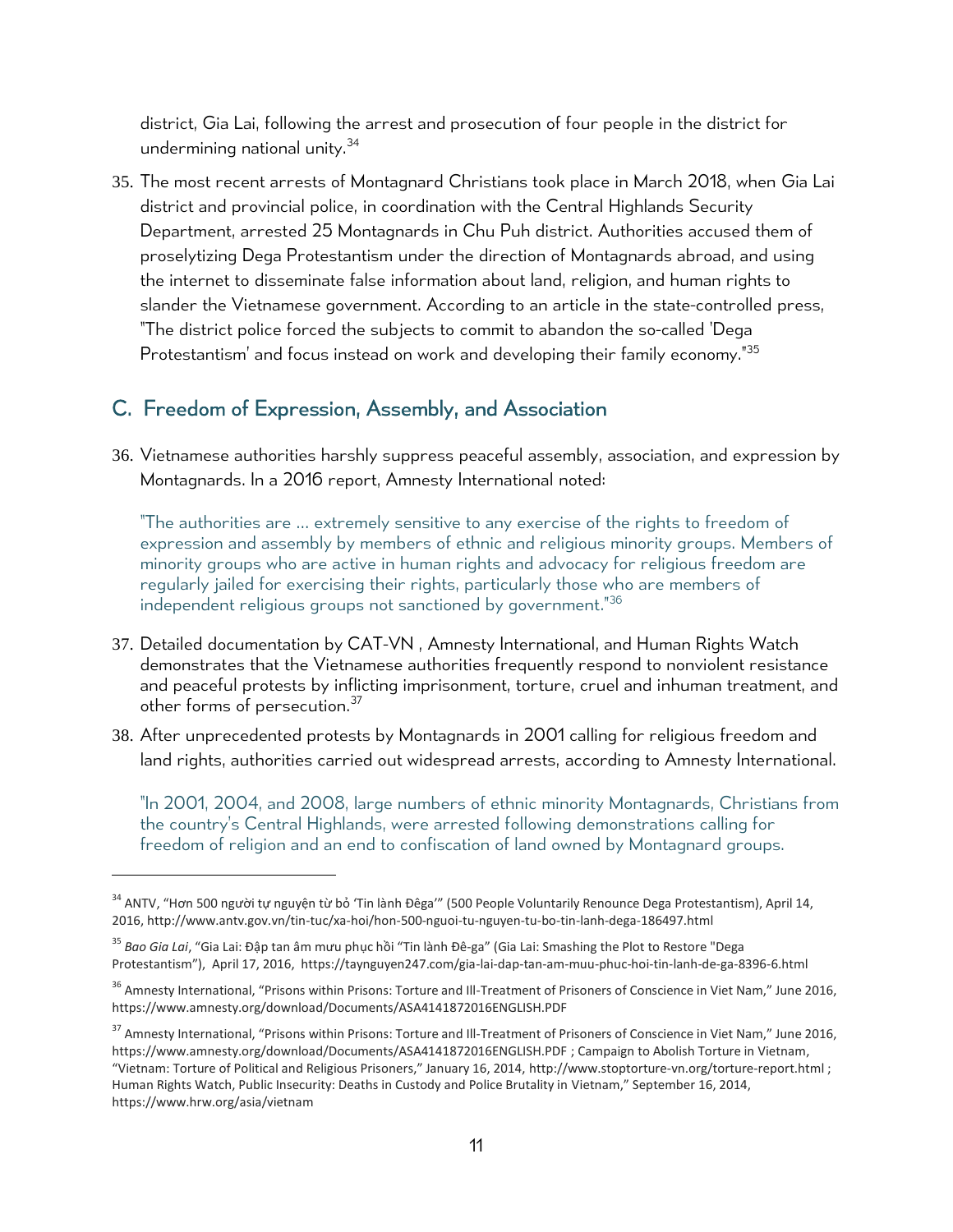"The fallout from these events continues in 2016 with Montagnards regularly leaving the country fearing arrest and persecution to seek asylum in Cambodia, Thailand and elsewhere.<sup>38</sup>

- 39. Montagnard protests against land confiscation continue to be met by excessive use of force by police. Some examples:
	- a. In July 2016, police violently dispersed a demonstration by 400 Montagnard villagers in Buon Ma Thuot, Dak Lak protesting against the sale of 100 hectares of the community's ancestral land to a private company. Twenty demonstrators were injured and seven were arrested and held in incommunicado detention.<sup>39</sup>
	- b. Police and military in Ea Sup, Dak Lak violently cracked down on Montagnard villagers resisting the leveling of their crop land for a 20,000 hectare rubber plantation in July 2016. 40
- 40. In response to public protests and independent religious activities by Montagnards since 2001, the government regularly carries out systematic crackdowns against "reactionary groups" and proponents of "false religions" in the Central Highlands, based on allegations that adherents are being directed by FULRO exiles abroad to conduct separatist politics under the quise of religion.<sup>41</sup>
- 41. Centrally-directed elite police units, together with provincial and district police and military forces, carry out "search and hunt" operations, resulting in the arrest and imprisonment of hundreds of Montagnards for their religious and political beliefs and nonviolent activities, or for attempting to seek asylum in Cambodia or Thailand, according to Human Rights Watch:

"Elite police units, such as PA43, Political Security Section VI units, the Mobile Intervention Police, and the 'Special Task Force' are dispatched to the region to back up provincial and district police to prevent further demonstrations, root out Montagnard activists in hiding, stop the flow of asylum seekers to Cambodia, and bring an end to groups allegedly taking advantage of ethnic issues and religion to incite social turmoil."<sup>42</sup>

42. Government officials commit human rights abuses during police operations and coercive propaganda campaigns targeting Montagnards, according to Human Rights Watch:

<sup>&</sup>lt;sup>38</sup> Amnesty International, "Prisons within Prisons," Op Cit.

<sup>&</sup>lt;sup>39</sup> Amnesty International, "Minority Group's Protest Met with Violence," July 22, 2016.

<sup>40</sup> *Tin Tay Nguyen*, "Dak Lak: Dan nem da khien 2 cong an bi thuong," July 16, 2016, [http://www.tintaynguyen.com/dak-lak-dan](http://www.tintaynguyen.com/dak-lak-dan-nem-da-khien-2-cong-an-bi-thuong/189155/)[nem-da-khien-2-cong-an-bi-thuong/189155/](http://www.tintaynguyen.com/dak-lak-dan-nem-da-khien-2-cong-an-bi-thuong/189155/)

<sup>&</sup>lt;sup>41</sup> Human Rights Watch, "Montagnard Christians in Vietnam: A Case Study in Religious Repression," March 30, 2011, <https://www.hrw.org/report/2011/03/30/montagnard-christians-vietnam/case-study-religious-repression#b295b3>

 $42$  Ibid.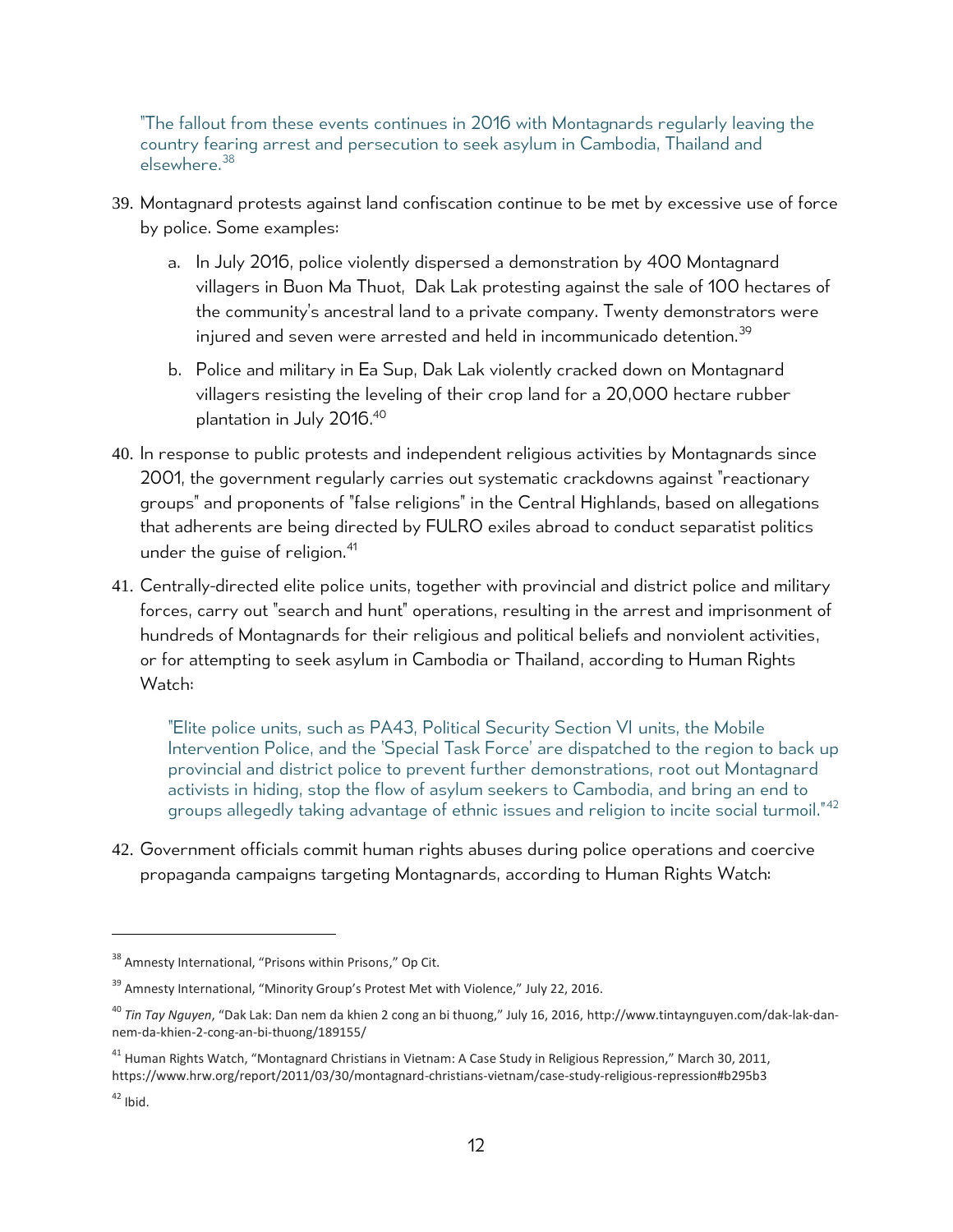"During these crackdowns, authorities have committed clear-cut violations of fundamental rights, including arbitrary arrest, imprisonment, and torture. Officials have employed coercion to pressure Montagnards to renounce their religion and pledge their loyalty to the government and the Communist Party of Vietnam. Police have used excessive force to dispel largely peaceful protests, resulting in the deaths of as many as eight Montagnards during demonstrations in April 2004 as well as injuries and deaths of others during arrest and in police custody. At various times, restrictions have been placed on travel within the highlands, on public gatherings, and on telephone communication with the outside world."<sup>43</sup>

- 43. According to USCIRF, centrally-directed police campaigns to capture and transform "reactionary operatives" and "Dega Protestants" have led to "beatings, detentions, deaths in custody, forced renunciations of faith, and disappearances of Montagnards suspected of being part of the *Tin Lanh Dega*....These efforts are not isolated cases, but are sanctioned by central government authorities to thwart the growth of Protestantism among ethnic minorities."<sup>44</sup>
- 44. State media in Vietnam has reported on security operations targeting Montagnard activists in the Central Highlands, with the *People's Police* newspaper stating in a 2011 article:

"The central focus…is to neutralize the dangerous key actors of the reactionary FULRO in a clever way, in order to avoid the scrutiny of hostile forces on human rights issues."<sup>45</sup>

- 45. Official accounts in the Vietnamese state media documenting the police operations and crackdowns include:
	- a. In July 2017, An Ninh (Security) Television, or ANTV, a state television channel owned and operated by the Ministry of Public Security, reported that authorities in Mang Yang district, Gia Lai, targeted followers of Ha Mon Catholicism. Authorities allege that Ha Mon Catholics, like Dega Protestants, have been instigated by FULRO exiles as a cover for political activities. ANTV reported that from 2012-2017, district and provincial police arrested and brought to trial 41 Ha Mon followers.<sup>46</sup>
	- b. In April 2017, ANTV summarized the results of a 10-year campaign to eradicate Dega Protestantism and other unsanctioned Christian churches allegedly led by FULRO. During that time, special forces together with local police tracked down and destroyed more than 800 FULRO and Tin Lanh Dega networks in 433 villages

l

 $43$  Ibid.

<sup>44</sup> USCIRF, "Annual Report 2013 - Countries of Particular Concern: Vietnam," April 30, 2013.

<sup>45</sup> *Cong An Nhan Dan* (People's Police) newspaper, "Youthful Strength of the Special Task Force Police Team" (Suc Tre Cua Doi Canh Sat Dac Nhiem), , January 22, 2011[, http://cadn.com.vn/News/Chinh-Tri-Xa-Hoi/Hoat-Dong-LLCA/2011/1/22/54679.ca](http://cadn.com.vn/News/Chinh-Tri-Xa-Hoi/Hoat-Dong-LLCA/2011/1/22/54679.ca)

<sup>&</sup>lt;sup>46</sup> ANTV, "Ổn định cuộc sống sau khi từ bỏ tà đạo" (Stabilize life after renunciation), July 6, 2017, http://www.antv.gov.vn/tintuc/xa-hoi/on-dinh-cuoc-song-sau-khi-tu-bo-ta-dao-212201.html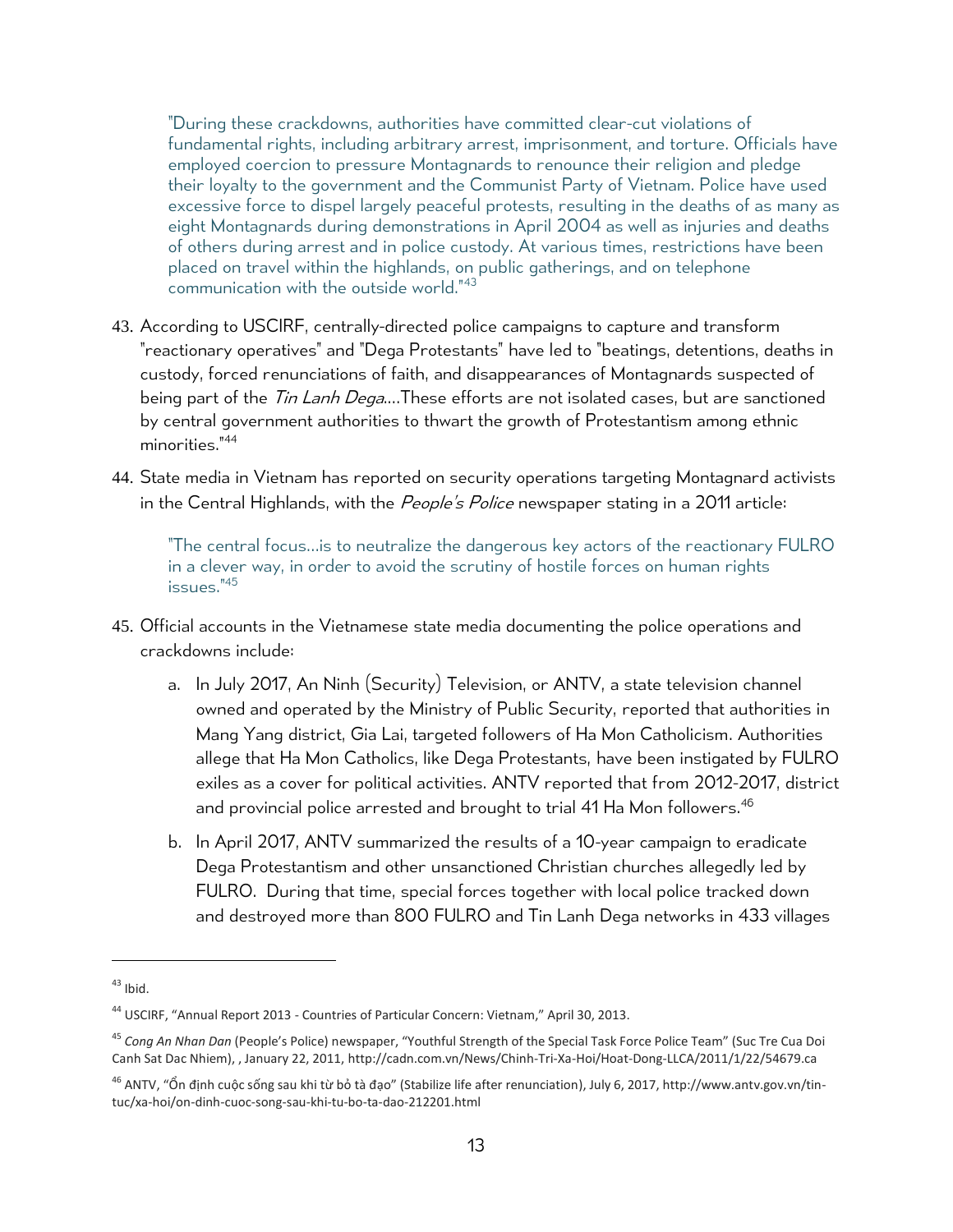and 246 communes in 39 districts and cities, where security forces arrested more than 3,000 key members and brought hundreds of them to trial, according to  $A$ NTV. $47$ 

- c. In March 2017, Vietnamese state media reported on the results of police and propaganda operations in one district alone of Gia Lai province – Phu Thien, where district police and authorities carried out the following:
	- Arrested 16 people for following the Dega Protestant church or FULRO, and prosecuted seven;
	- "Struggled to remove" 900 followers of unsanctioned religions or FULRO and 13 internet users;
	- Mobilized thousands of people to abandon FULRO or the Dega Protestant church and return to religious activities in accordance with the law
	- "Successfully removed" 14 FULRO networks consisting of 145 participants in 16 villages in 7 communes and 1 town;
	- Destroyed 12 underground facilities;

- Disbanded 58 illegal meetings consisting of 574 participants;
- $\bullet$  Eliminated dozens of escape routes used by people fleeing to Cambodia.<sup>48</sup>
- d. In June 2016, the Public Security Office of Kon Tum province announced through its official website that it would be stepping up its efforts to "eradicate the evil Ha Mon cult".<sup>49</sup>
- e. In March 2014, officials in Dak Lak, Gia Lai, and Kon Tum provinces intensified the campaign to "hunt and arrest" leaders and "core members" of unofficial religious groups. By October 2014, state media reported that 1,758 people in Gia Lai, Dak Lak, and Kon Tum provinces had been identified as participating in "evil way" religions in 10 different districts, with 39 "core members" still in hiding and others continuing to gather to recite prayers in private homes.<sup>50</sup>

<sup>&</sup>lt;sup>47</sup> ANTV, "Cảnh giác trước âm mưu phá hoại khối đại đoàn kết toàn dân" (Wary of conspiracy to sabotage the great unity bloc), April 20, 2017[, http://www.antv.gov.vn/tin-tuc/phap-luat/canh-giac-truoc-am-muu-pha-hoai-khoi-dai-doan-ket-toan-dan-](http://www.antv.gov.vn/tin-tuc/phap-luat/canh-giac-truoc-am-muu-pha-hoai-khoi-dai-doan-ket-toan-dan-207679.html)[207679.html](http://www.antv.gov.vn/tin-tuc/phap-luat/canh-giac-truoc-am-muu-pha-hoai-khoi-dai-doan-ket-toan-dan-207679.html)

<sup>48</sup> *Tin Tay Nguyen* (Central Highlands News), "Gia Lai: Đấu tranh xóa bỏ hoạt động FULRO và "Tin lành Đê-ga", (Gia Lai: Struggle for the Removal of FULRO and 'Tin Lanh Dega'") March 30, 2017, https://tintaynguyen.com/gia-lai-dau-tranh-xoa-bo-hoatdong-fulro-va-tin-lanh-de-ga/305763/.

<sup>49</sup> *Cong An Kon Tum* (Kon Tum Police newspaper),["Đồng chí Đại tá Vũ Tiến Điề](http://congankontum.gov.vn/hdccat/xay-dung-luc-luong-ca/56538-dong-chi-dai-ta-vu-tien-dien-pho-giam-doc-lam-viec-voi-doi-cong-tac-tang-cuong-co-so-sa-thay.html)n – Phó giám đốc làm việc với Đội công tác tăng cường cơ sở [Sa Th](http://congankontum.gov.vn/hdccat/xay-dung-luc-luong-ca/56538-dong-chi-dai-ta-vu-tien-dien-pho-giam-doc-lam-viec-voi-doi-cong-tac-tang-cuong-co-so-sa-thay.html)ầy," June 6, 2016, [http://congankontum.gov.vn/hdccat/xay-dung-luc-luong-ca/56538-dong-chi-dai-ta-vu](http://congankontum.gov.vn/hdccat/xay-dung-luc-luong-ca/56538-dong-chi-dai-ta-vu-tiendien-pho-giam-doc-lam-viec-voi-doi-cong-tac-tang-cuong-co-so-sa-thay.html)[tiendien-pho-giam-doc-lam-viec-voi-doi-cong-tac-tang-cuong-co-so-sa-thay.html](http://congankontum.gov.vn/hdccat/xay-dung-luc-luong-ca/56538-dong-chi-dai-ta-vu-tiendien-pho-giam-doc-lam-viec-voi-doi-cong-tac-tang-cuong-co-so-sa-thay.html)

<sup>50</sup> *Petro Times*, "'At War' with Evil Ways" ('Cuộc chiến' với tà đạo[\),http://petrotimes.vn/news/vn/phong-su-dieu-tra/truyen-dai](http://petrotimes.vn/news/vn/phong-su-dieu-tra/truyen-dai-ky/cuoc-chien-voi-ta-dao.html)[ky/cuoc-chien-voi-ta-dao.html,](http://petrotimes.vn/news/vn/phong-su-dieu-tra/truyen-dai-ky/cuoc-chien-voi-ta-dao.html) cited in: Human Rights Watch, "Persecuting 'Evil Way' Religion: Abuses against Montagnards in Vietnam," June 26, 2015, https://www.hrw.org/report/2015/06/26/persecuting-evil-way-religion/abuses-against-montagnardsvietnam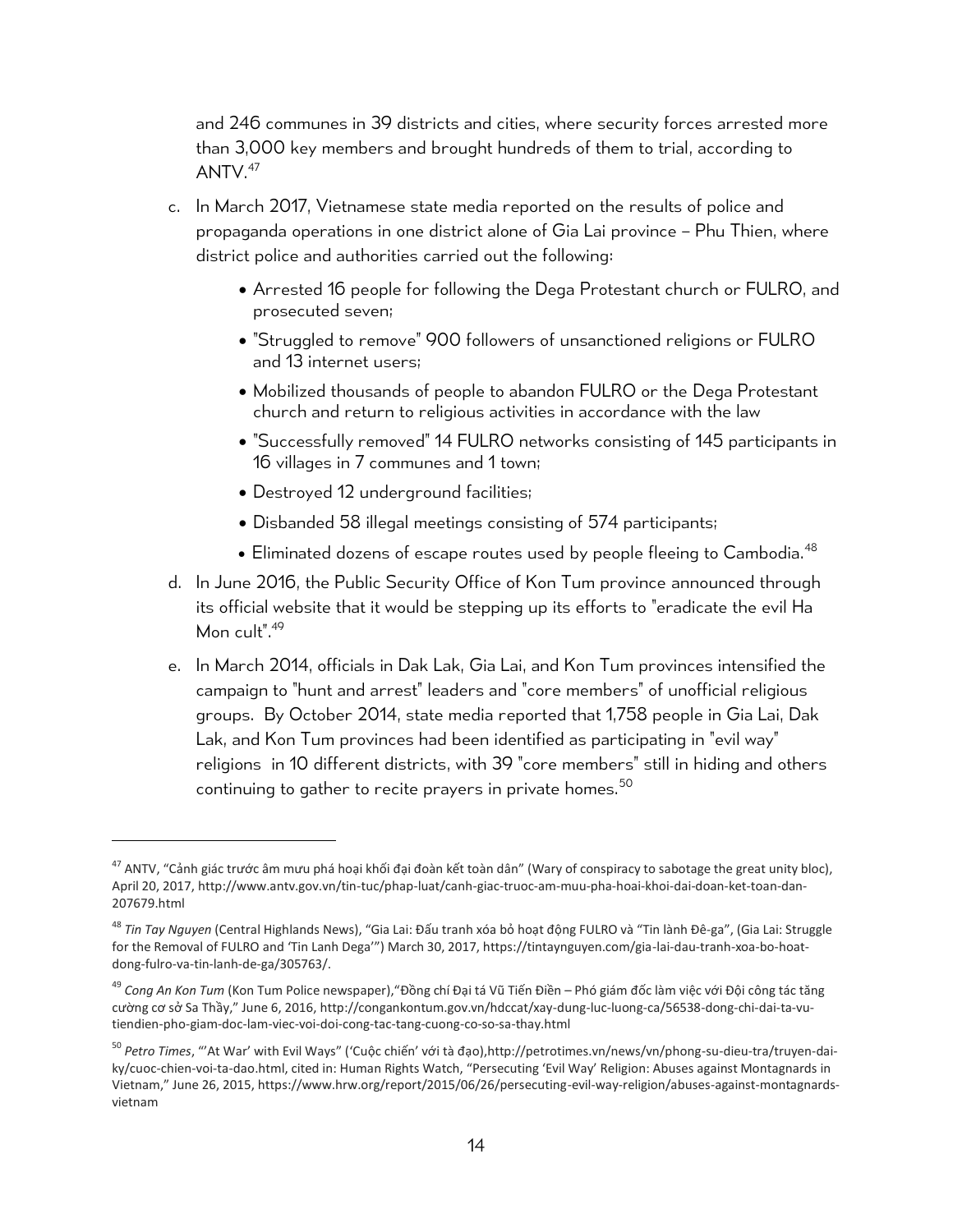- 46. Propaganda campaigns, including public denunciations, forced recantation of religion, and forced confessions are also documented by Vietnamese state newspapers, radio, online publications, and national television. Some examples:
	- a) ANTV, the Ministry of Public Security television network, regularly broadcasts 5- to 20-minute programs showing officials convening village- and commune-level mass gatherings in which alleged political activists and supporters of unsanctioned religions such as "Dega Protestantism" or Ha Mon Catholicism are forced to publicly renounce their religion and confess their wrongdoings. Suspected dissidents or FULRO supporters, as well as individuals accused of using the internet to spread disinformation, are brought for public review and criticism in front of village chiefs, elders, officials and police officers (see 44-46, below).<sup>51</sup>
	- b) In July 2017, Y Joi Bkrong, the son of a prominent Montagnard pastor in the U.S., was brought for public review and coerced confession of wrongdoing in Dak Lak for being in contact with his father and proselytizing for the un-recognized Evangelical Church of Christ.<sup>52</sup>
	- c) In July 2016, Dak Lak police and government officials in Krong Ana district brought five "violators" for public review and criticism for gathering information for Montagnards in the U.S. about human rights abuses in the Central Highlands.<sup>53</sup>
- 47. In 2014, the General Security Department of the Ministry of Public Security (MPS) launched an operation to "struggle and prevent FULRO's exploitation of the Internet to make propaganda" against the government.<sup>54</sup>
- 48. Under the MPS internet plan, authorities target Montagnards for using the internet to communicate with individual Montagnards and Montagnard advocacy groups abroad, who authorities allege are conducting "reactionary activities using religion and misinformation" to "incite" people to practice Protestantism, convince them to revive FULRO, and collect evidence "slandering Vietnam by claiming that it violates democracy and human rights."<sup>55</sup>

<sup>&</sup>lt;sup>51</sup> For an example, see the 25-minute video by ANTV documenting the government's campaign to eradicate the "pagan" Ha Mon religion posted on March 1, 2016:<https://www.youtube.com/watch?v=z5fhbdDONTA>

<sup>&</sup>lt;sup>52</sup> ANTV, "Cảnh giác với tà đạo 'Tin lành đấng Christ'" ("Watch Out for the 'Evangelical Church of Christ'"), July 8, 2017, http://www.antv.gov.vn/tin-tuc/xa-hoi/canh-giac-voi-ta-dao-tin-lanh-dang-christ-212896.html

<sup>&</sup>lt;sup>53</sup> ANTV, "Ân hận vì trót tin lời bọn phản động FULRO lưu vong," July 2, 2017, [http://www.antv.gov.vn/tin-tuc/phap-luat/an](http://www.antv.gov.vn/tin-tuc/phap-luat/an-han-vi-trot-tin-loi-bon-phan-dong-fulro-luu-vong-190910.html)[han-vi-trot-tin-loi-bon-phan-dong-fulro-luu-vong-190910.html](http://www.antv.gov.vn/tin-tuc/phap-luat/an-han-vi-trot-tin-loi-bon-phan-dong-fulro-luu-vong-190910.html)

<sup>54</sup> ANTV, "Ngăn chặn hoạt động của FULRO lợi dụng internet để chống phá," March 3, 2017, http://www.antv.gov.vn/tintuc/phap-luat/ngan-chan-hoat-dong-cua-fulro-loi-dung-internet-de-chong-pha-204716.html

<sup>&</sup>lt;sup>55</sup> ANTV, "Cảnh giác trước âm mưu phá hoại khối đại đoàn kết toàn dân" (Wary of conspiracy to sabotage the great unity bloc), April 20, 2017[, http://www.antv.gov.vn/tin-tuc/phap-luat/canh-giac-truoc-am-muu-pha-hoai-khoi-dai-doan-ket-toan-dan-](http://www.antv.gov.vn/tin-tuc/phap-luat/canh-giac-truoc-am-muu-pha-hoai-khoi-dai-doan-ket-toan-dan-207679.html)[207679.html](http://www.antv.gov.vn/tin-tuc/phap-luat/canh-giac-truoc-am-muu-pha-hoai-khoi-dai-doan-ket-toan-dan-207679.html)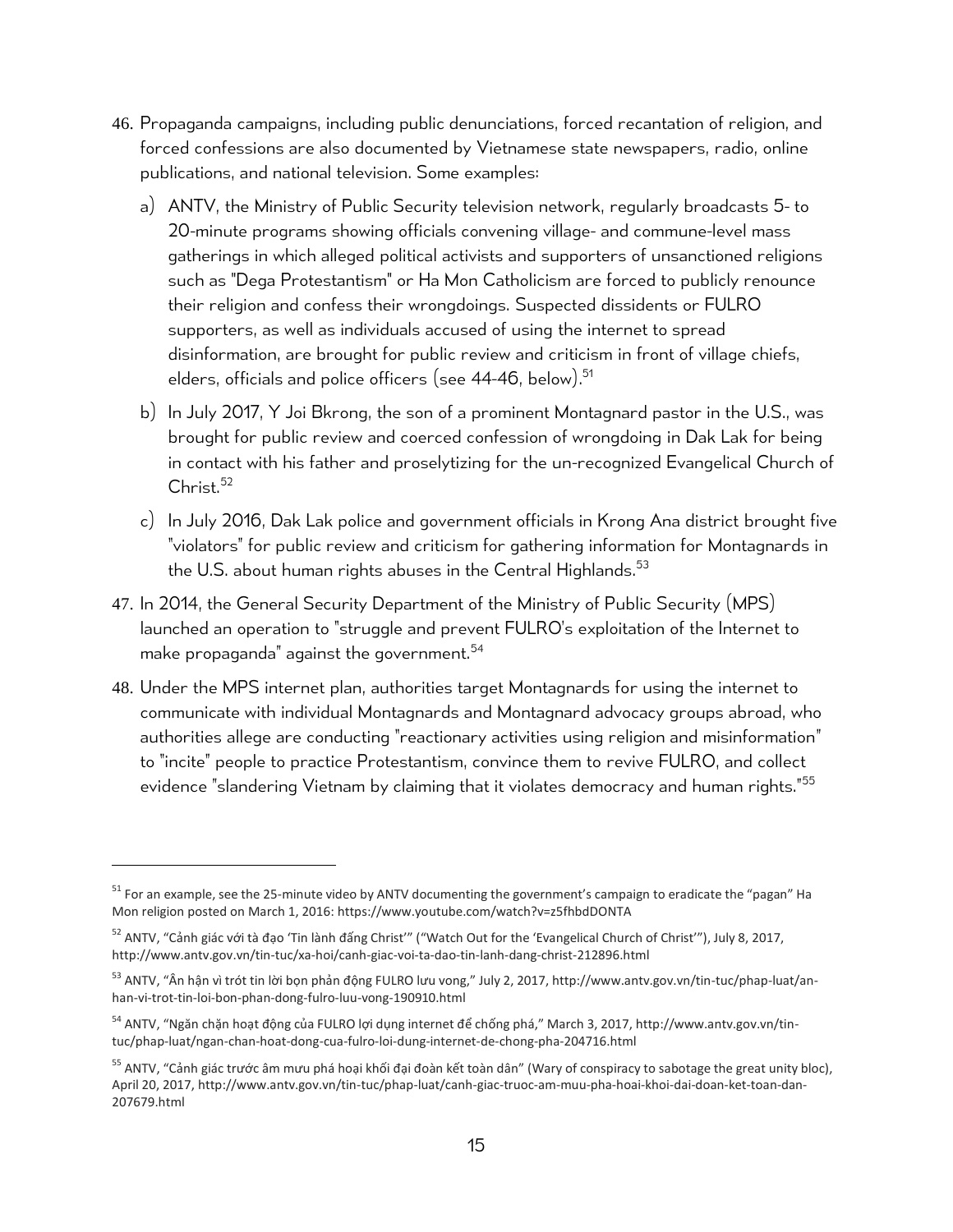- 49. Examples of the implementation of the MPS plan to prevent Montagnards from accessing or sharing "anti-government" material on the internet include:
	- a. In 2015 the Krong Ana district court in Dak Lak sentenced Y Saih Knul to one year in prison for being in contact with FULRO exiles in the U.S. and for posting information, photos, and video clips on Facebook "advocating reactionary activities".<sup>56</sup>
	- b. In June 2014 in Krong Pac, Dak Lak, local officials brought two young Montagnards, Y Aron Eban and H'Mung Eban, for public review before their village after they allegedly followed Dega Protestantism, FULRO, and "exiled reactionaries" on Facebook. Despite repeated warnings, the two had allegedly commented on "reactionary articles" and spread songs and documents through Facebook.<sup>57</sup>
	- c. In May 2013, authorities in Krong Pa, Gia Lai arrested and detained four young people (Nay Chuon, Ksor Ang, Ksor Phem, and Ksor Mok) for allegedly using Facebook to contact exiled FULRO members in the U.S., "incite" people to follow Dega Protestantism, and spread anti-government propaganda to "confuse" indigenous people. After admitting their wrongdoings in public meetings and pledging to revoke all connections to the Dega Protestant Church and FULRO, they were released. 58
	- d. In December 2013, police detained Y Quynh Bdap, a student in Buon Ma Thuot, Dak Lak, after he allegedly used social networking sites on the internet to "learn bad things" and spread anti-government information and "reactionary rhetoric" from FULRO exiles in the U.S.. He was forced to confess his wrongdoings on People's Police Television, operated by the Ministry of Public Security, before being released. 59

## <span id="page-15-0"></span>D. Unfair Trials and Imprisonment

50. Since 2001, hundreds of Montagnards have been sentenced to prison for their peaceful religious or political beliefs under laws that fail to meet international standards. In many

<sup>&</sup>lt;sup>56</sup> ANTV, "Nghe theo Fulro, chống người thi hành công vụ," January 20, 2015, [http://www.antv.gov.vn/tin-tuc/an-ninh-trat](http://www.antv.gov.vn/tin-tuc/an-ninh-trat-tu/nghe-theo-fulro-chong-nguoi-thi-hanh-cong-vu-130846.html)[tu/nghe-theo-fulro-chong-nguoi-thi-hanh-cong-vu-130846.html](http://www.antv.gov.vn/tin-tuc/an-ninh-trat-tu/nghe-theo-fulro-chong-nguoi-thi-hanh-cong-vu-130846.html)

<sup>&</sup>lt;sup>57</sup> ANTV, "Kiểm điểm 2 người móc nối với Fulro qua mạng" (Review of 2 People for Connecting to FULRO through the Internet), June 15, 2014, http://www.antv.gov.vn/tin-tuc/an-ninh-trat-tu/kiem-diem-2-nguoi-moc-noi-voi-fulro-qua-mang-49086.html

<sup>&</sup>lt;sup>58</sup> Vietnam Breaking News, "Four minority people warned in Vietnam for spreading anti-government propaganda," May 24, 2013[, https://www.vietnambreakingnews.com/2013/05/4-minority-people-warned-in-vietnam-for-spreading-anti-government](https://www.vietnambreakingnews.com/2013/05/4-minority-people-warned-in-vietnam-for-spreading-anti-government-propaganda/)[propaganda/](https://www.vietnambreakingnews.com/2013/05/4-minority-people-warned-in-vietnam-for-spreading-anti-government-propaganda/) ; "Kiểm điểm 4 người dùng Facebook để tuyên truyền 'Tin lành Đêga'," (Review of Four People for Using Facebook to Spread Propaganda about Dega Protestantism), May 23, 2013, [http://nguyentandung.org/kiem-diem-4-nguoi-dung](http://nguyentandung.org/kiem-diem-4-nguoi-dung-facebook-de-tuyen-truyen-tin-lanh-dega.html)[facebook-de-tuyen-truyen-tin-lanh-dega.html](http://nguyentandung.org/kiem-diem-4-nguoi-dung-facebook-de-tuyen-truyen-tin-lanh-dega.html)

<sup>59</sup> *Cong An Nhan Dan TV* (People's Police TV), "Nhắc nhở 'đối tượng móc nối với Fulro qua facebook'," (Warning to Subject Hooked to FULRO via Facebook) December 14, 2013, https://www.youtube.com/watch?v=lWT5UaPiMlU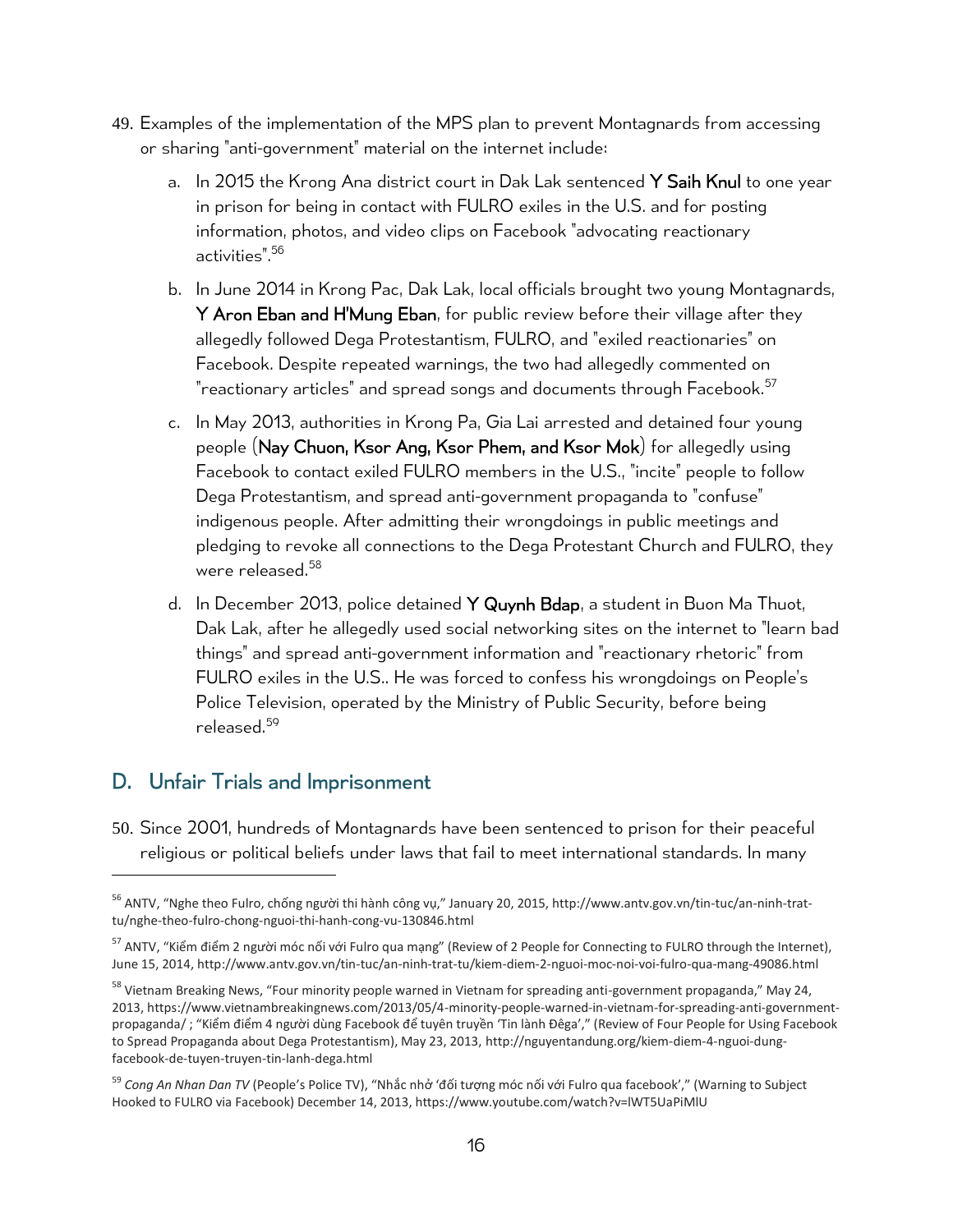cases, provincial courts conduct "mobile" trials in the villages to clearly signal that those who follow groups that mix religion and politics will be arrested and imprisoned.<sup>60</sup> According to Human Rights Watch:

"Since 2001, more than 350 Montagnards have been sentenced to long prison sentences on vaguely-defined national security charges for their involvement in public protests and unregistered house churches considered subversive by the government, or for trying to flee to Cambodia to seek asylum. They include Dega church activists as well as Montagnard Christians who do not describe themselves as followers of Dega Protestantism, including pastors, house church leaders, and land rights activists. Charges brought against them include undermining national solidarity (Penal Code article 87) or disrupting security (article 89).

"At least 65 of the Montagnards imprisoned since 2001 were arrested trying to seek safety and political asylum in Cambodia. They were sentenced to prison in Vietnam on charges of "fleeing abroad to oppose the People's Administration" (article 91).

"By making peaceful dissent and unsanctioned religious activities criminal acts, the Vietnamese government disregards fundamental rights and Vietnam's own commitments under international human rights treaties it has signed, including the International Covenant on Civil and Political Rights, acceded to by Vietnam in 1982. The forced return of asylum seekers violates the rights to leave one's country and to seek asylum outside of one's country, which are recognized in articles 13 and 14 of the Universal Declaration of Human Rights."<sup>61</sup>

51. In April 2018 Amnesty International reported on torture, mistreatment, and lack of due process for detainees and prisoners in Vietnam:

"Many people have been arbitrarily detained, prosecuted in unfair trials on national security and other vaguely worded charges, and handed lengthy prison sentences. Individuals were routinely held incommunicado and in solitary confinement. Many were transferred to prisons distant from their family home as a punitive measure and were tortured and otherwise ill-treated in prison. For prolonged periods, activists have been denied access to a lawyer and their family members did not know of their whereabouts, heightening the risk of torture and other ill--treatment. According to reliable, multisource reports, prisons in Viet Nam are unsanitary and prisoners are denied adequate access to: medical care, clean water and fresh air."<sup>62</sup>

52. At least 60 Montagnards are currently serving prison sentences of up to 17 years for simply exercising their rights to peaceful dissent and independent worship. While Montagnards make up less than 2 percent of the population of Vietnam, they comprise as

 $\overline{a}$ 

<sup>&</sup>lt;sup>60</sup> Human Rights Watch 2011, Op cit.

 $61$  Human Rights Watch, "Montagnard Christians in Vietnam: A Case Study in Religious Repression," March 30, 2011, <https://www.hrw.org/report/2011/03/30/montagnard-christians-vietnam/case-study-religious-repression#b295b3>

<sup>&</sup>lt;sup>62</sup> Amnesty International, "Prisoners of Conscience in Viet Nam," April 4, 2018, ASA 41/8162/2018, https://www.amnesty.org/en/documents/ASA41/8162/2018/en/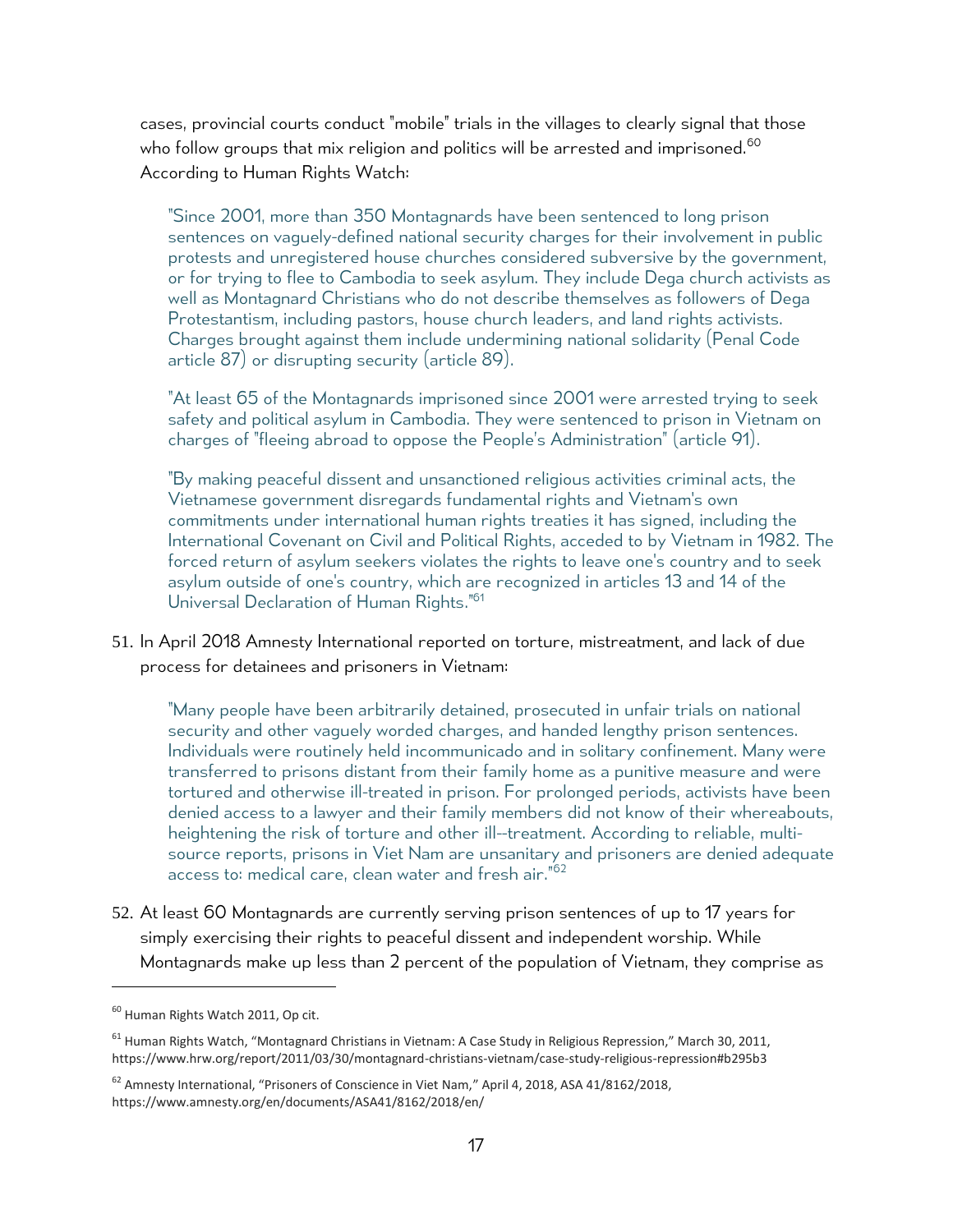much as 50 percent of the numbers of prisoners of conscience in Vietnam. Human Rights Watch's most recent list of prisoners of conscience in Vietnam includes 59 Montagnards, or 56 percent, of a total of 105 prisoners.<sup>63</sup> The NOW! Campaign has published a list of 165 prisoners of conscience in Vietnam, of whom 72, or 44 percent, are Montagnards. The NOW! Campaign notes that the widely disproportionate number of Montagnard prisoners compared to the demographic breakdown of the country "highlights the targeting by the Vietnamese authorities of Montagnard people." 64

- 53. Recent trials of Montagnards in the Central Highlands for their peaceful religious or political beliefs including the following:
	- a) April 28, 2017: Religious freedom activist  $\overline{A}$  Dao, a pastor of the Montagnard Evangelical Church of Christ in Kon Tum, is sentenced to five years in prison after attending conferences on Freedom of Religion in Southeast Asia and ASEAN Civil Society in Dili, East Timor. 65
	- b) April 4, 2017: Gia Lai Provincial People's Court conducts a mobile trial in Duc Co district, in which 5 Jarai men (Ro Ma Daih, Puih Bop, Ksor Kam, Ro Lan Kly, and Dinh Nong) are sentenced to 10, 9 and 8 years on charges of undermining national unity, for spreading Dega Protestantism in 11 communes and one town in three districts of Gia Lai.<sup>66</sup>
	- c) August 30, 2016: Two Montagnard former prisoners of conscience, Ksor Phit and Siu Dik, are sentenced to prison for 11 and 8 years respectively on charges of engaging in propaganda and inciting people to join the effort to establish a "Dega State".<sup>67</sup>
	- d) July 23, 2016: Trial and conviction of Siu Doang and Ksor Pup from Chu Puh, Gia Lai on national unity charges for allegedly encouraging minority people to join the Dega Protestant church and FULRO.<sup>68</sup>
	- e) April 26, 2016: Trial and sentencing of 5 Bahnar men (A Jen, A Tik, Dinh Ku, Thin, and Gyun) from Mang Yang district, Gia Lai to prison terms of 6-9 years for following the independent Ha Mon Catholic sect.<sup>69</sup>

 $63$  Human Rights Watch, "Vietnam: Release All Political Prisoners – Over 100 Behind Bars," November 3, 2017, https://www.hrw.org/news/2017/11/03/vietnam-release-all-political-prisoners

<sup>64</sup> Now! Campaign, "Analysis of Findings," <https://www.vietnampocs.com/analysis>

<sup>65</sup> Boat People SOS, "Case BPSOS-03: Central Highlands Protestant Churches," March 2017, [http://dvov.org/wp](http://dvov.org/wp-content/uploads/2014/07/BPSOS-03-Global-Magnitsky-Act-Central-High-Churches-03-16-2017.pdf)[content/uploads/2014/07/BPSOS-03-Global-Magnitsky-Act-Central-High-Churches-03-16-2017.pdf](http://dvov.org/wp-content/uploads/2014/07/BPSOS-03-Global-Magnitsky-Act-Central-High-Churches-03-16-2017.pdf)

<sup>&</sup>lt;sup>66</sup> ANTV, "Trial of Subjects Destructive to the Policy of National Unity," April 5, 2017, [http://www.antv.gov.vn/tin-tuc/phap](http://www.antv.gov.vn/tin-tuc/phap-luat/xet-xu-cac-doi-tuong-pha-hoai-chinh-sach-doan-ket-dan-toc-206850.html)[luat/xet-xu-cac-doi-tuong-pha-hoai-chinh-sach-doan-ket-dan-toc-206850.html](http://www.antv.gov.vn/tin-tuc/phap-luat/xet-xu-cac-doi-tuong-pha-hoai-chinh-sach-doan-ket-dan-toc-206850.html)

<sup>67</sup> *Bao Gia Lai* online newspaper, "Hai đối tượng FULRO lãnh án (Two FULRO Subjects Sentenced), August 31, 2016, <http://baogialai.com.vn/channel/1602/201608/hai-doi-tuong-fulro-lanh-an-2449313/>

<sup>&</sup>lt;sup>68</sup> ANTV, "Xét xử 2 đối tượng phá hoại chính sách đoàn kết dân tộc" (Trial of Two Subjects Destructive of National Unity Policy), July 23, 2016.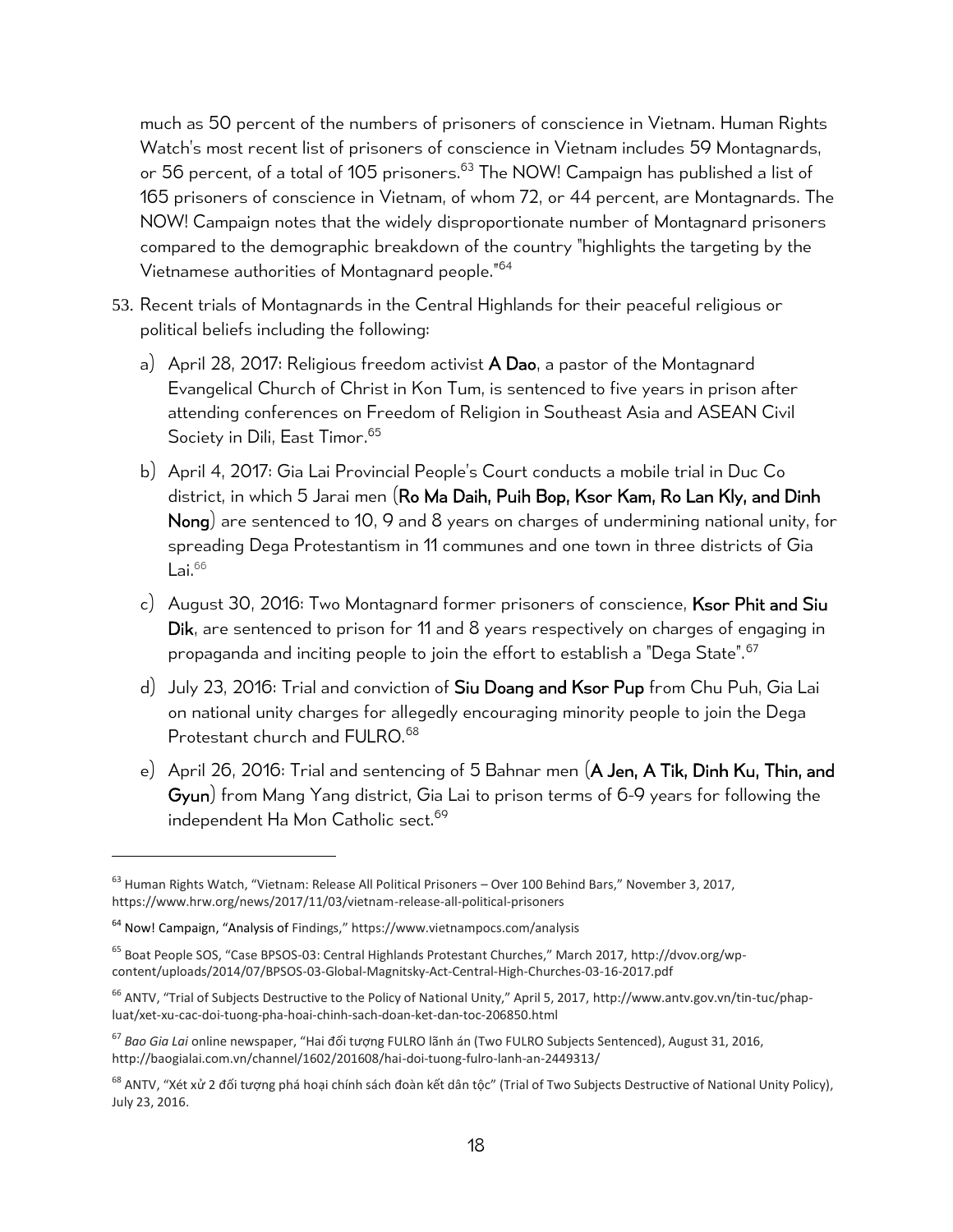- f) December 2015: A "mobile" court in Gia Lai sentences **Rmah Prai** to six years imprisonment after authorities unsuccessfully try to pressure him to recant his faith through harassment, detention, and beatings.<sup>70</sup>
- g) January 2015: Y Saih Knul from Krong Ana, Dak Lak is sentenced to one year in prison for his Internet contact via Facebook with FULRO members living abroad and posting information, photos and video clips on Facebook advocating "reactionary activities".<sup>71</sup>
- h) July 2015: Y Hriam Kpa, the leader of a Protestant house church in Ea Hleo district, Gia Lai who resisted pressure by local officials to dissolve the church, was arrested on July 30, 2015 and sentenced to seven years in prison for undermining national unity.<sup>72</sup>
- i) July 15, 2015: Y Lao Mlo, from Krong Buk district, Dak Lak is sentenced to two years' imprisonment for helping others flee abroad to seek refugee protection.<sup>73</sup>
- j) March 2014: Rmah Hruth, a Jarai woman from Chu Puh district, Gia Lai is arrested in March 2014 and sentenced to five years in prison for conducting religious services for her fellow Montagnard Christians and sentenced to five years in prison.<sup>74</sup>

### <span id="page-18-0"></span>E. Torture

31. Police violence against detainees, including beatings and other forms of torture resulting in deaths, has been documented throughout Vietnam by Vietnamese and international human rights organizations. According to the Campaign to Abolish Torture in Vietnam:

"Police brutality, including torture and fatal beatings of detainees, has been reported in all regions of Vietnam by the government-controlled media in Vietnam, foreign media outlets, western embassies, and international human rights organizations. Vietnamese and international human rights organizations have documented the widespread practice by police of mistreating, torturing, and even beating to death criminal suspects in

<sup>74</sup> Boat People SOS, "Case BPSOS-03: Central Highlands Protestant Churches," March 2017, [http://dvov.org/wp](http://dvov.org/wp-content/uploads/2014/07/BPSOS-03-Global-Magnitsky-Act-Central-High-Churches-03-16-2017.pdf)[content/uploads/2014/07/BPSOS-03-Global-Magnitsky-Act-Central-High-Churches-03-16-2017.pdf](http://dvov.org/wp-content/uploads/2014/07/BPSOS-03-Global-Magnitsky-Act-Central-High-Churches-03-16-2017.pdf)

<sup>&</sup>lt;sup>69</sup> ANTV, "Gia Lai: Xét xử các đối tượng phá hoại chính sách đoàn kết dân tộc" (Trial of Subjects Destructive of National Unity Policy), April 27, 2016[, http://www.antv.gov.vn/tin-tuc/an-ninh-trat-tu/gia-lai-xet-xu-cac-doi-tuong-pha-hoai-chinh-sach-doan](http://www.antv.gov.vn/tin-tuc/an-ninh-trat-tu/gia-lai-xet-xu-cac-doi-tuong-pha-hoai-chinh-sach-doan-ket-dan-toc-187306.html)[ket-dan-toc-187306.html](http://www.antv.gov.vn/tin-tuc/an-ninh-trat-tu/gia-lai-xet-xu-cac-doi-tuong-pha-hoai-chinh-sach-doan-ket-dan-toc-187306.html)

<sup>&</sup>lt;sup>70</sup> Boat People SOS, "Case BPSOS-03: Central Highlands Protestant Churches," March 2017, [http://dvov.org/wp](http://dvov.org/wp-content/uploads/2014/07/BPSOS-03-Global-Magnitsky-Act-Central-High-Churches-03-16-2017.pdf)[content/uploads/2014/07/BPSOS-03-Global-Magnitsky-Act-Central-High-Churches-03-16-2017.pdf](http://dvov.org/wp-content/uploads/2014/07/BPSOS-03-Global-Magnitsky-Act-Central-High-Churches-03-16-2017.pdf)

 $^{71}$  ANTV, "Nghe theo Fulro, chống người thi hành công vụ," January 20, 2015, http://www.antv.gov.vn/tin-tuc/phap-luat/nghetheo-fulro-chong-nguoi-thi-hanh-cong-vu-130846.html

<sup>72</sup> Boat People SOS, "Case BPSOS-03: Central Highlands Protestant Churches," March 2017, [http://dvov.org/wp](http://dvov.org/wp-content/uploads/2014/07/BPSOS-03-Global-Magnitsky-Act-Central-High-Churches-03-16-2017.pdf)[content/uploads/2014/07/BPSOS-03-Global-Magnitsky-Act-Central-High-Churches-03-16-2017.pdf](http://dvov.org/wp-content/uploads/2014/07/BPSOS-03-Global-Magnitsky-Act-Central-High-Churches-03-16-2017.pdf)

 $^{73}$  ANTV, "Xét xử đối tuợng nghe theo FULRO gây mất ANTT," December 23, 2015, [http://www.antv.gov.vn/tin-tuc/xa-hoi/xet](http://www.antv.gov.vn/tin-tuc/xa-hoi/xet-xu-doi-tuong-nghe-theo-fulro-gay-mat-antt-180198.html)[xu-doi-tuong-nghe-theo-fulro-gay-mat-antt-180198.html](http://www.antv.gov.vn/tin-tuc/xa-hoi/xet-xu-doi-tuong-nghe-theo-fulro-gay-mat-antt-180198.html)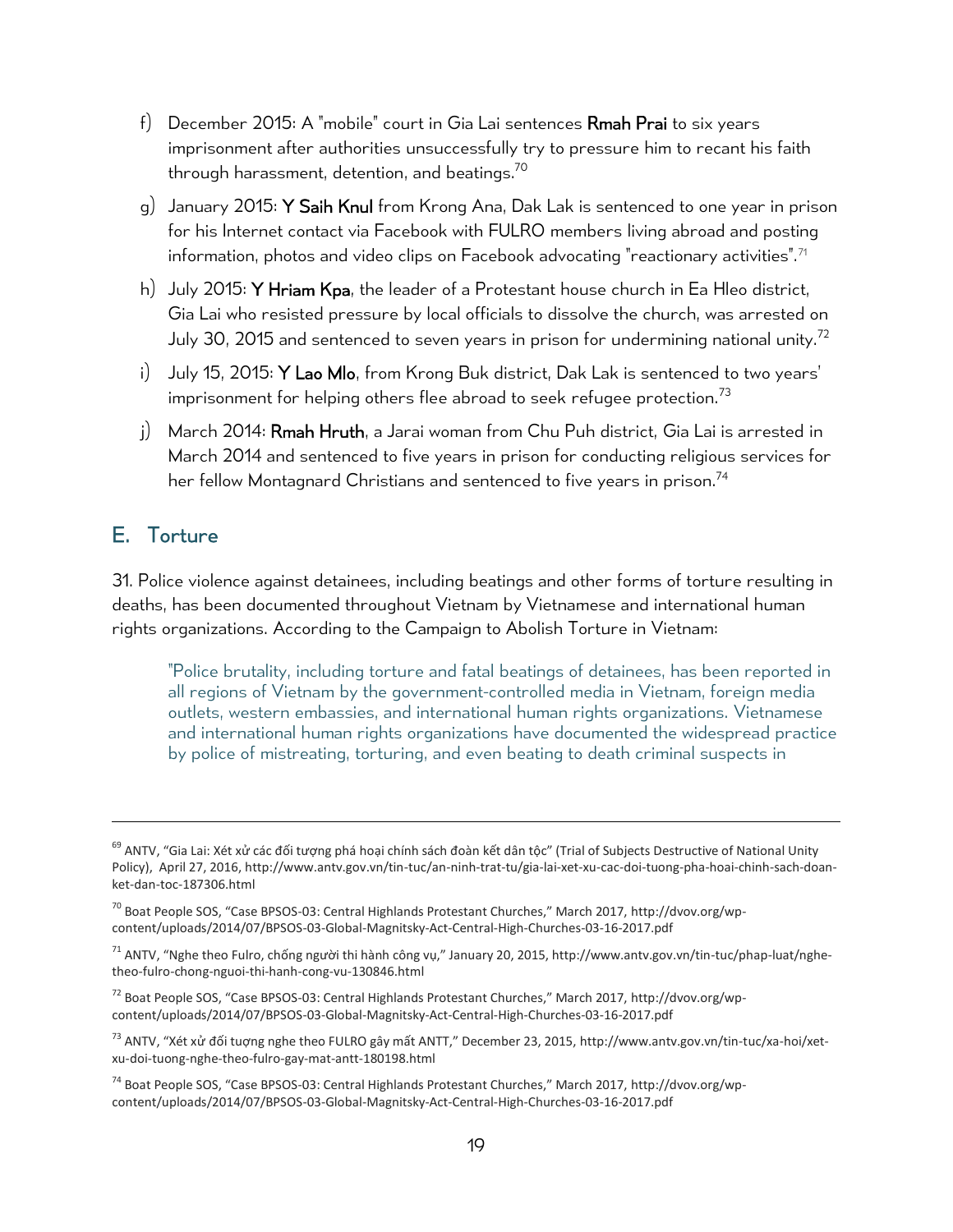temporary custody in Vietnam, even those detained for minor crimes such as routine traffic violations."<sup>75</sup>

- 54. Members of ethnic minority groups and unsanctioned religions are under even more risk of torture, particularly those living in remote areas like the Central Highlands where there is limited access to lawyers, western observers, non-government press, and the internet.<sup>76</sup>
- 55. In Amnesty International's 2016 report on torture and mistreatment of prisoners of conscience in Vietnam, it stated:

"Members of ethnic and religious minority groups are commonly arrested for exercising their religious and political beliefs, and the use of torture and other ill-treatment against these individuals during the interrogation period and beyond has been documented by a number of human rights groups."<sup>77</sup>

56. In a March 2017 report, Christian Solidarity Worldwide (CWS) stated that ethnic and religious minorities in Vietnam, including Montagnards, are subjected to:

"Beatings and torture, most often in police custody, sometimes leading to deaths in police custody: methods of torture include beating of the face, head, legs and shoulders; being forced to adopt a stress position; and sexual torture and abuse."  $^{78}$ 

- 57. In March 2015, Vietnam's Ministry of Public Security reported that there were 226 deaths of detainees in police stations between October 2011 and September 2014.<sup>79</sup>
- 58. Harsh treatment, beatings and torture of Montagnards in police custody and pre-trial detention has resulted in at least 25 prisoner deaths between 2001-2011, according to Human Rights Watch:

"Since 2001, at least 25 Montagnards have died in prisons, jails, or police lock-ups after beatings or illnesses sustained while in custody, or shortly after being prematurely released by prison authorities to a hospital or home."<sup>80</sup>

59. Lethal beatings in police custody continue. Some examples:

<sup>75</sup> Campaign to Abolish Torture in Vietnam, "Vietnam: Torture of Political and Religious Prisoners," January 16, 2014, http://www.stoptorture-vn.org/torture-report.html

 $76$  Ibid.

<sup>77</sup> Amnesty International, "Prisons within Prisons: Torture and Ill-Treatment of Prisoners of Conscience in Viet Nam," June 2016, https://www.amnesty.org/download/Documents/ASA4141872016ENGLISH.PDF

<sup>&</sup>lt;sup>78</sup> Christian Solidarity Worldwide, "Interfaith Council Raises Cases of Concern," March 24, 2017.

<sup>79</sup> *Thanh Nien News,* "Doubts linger as Vietnam reports causes of 226 deaths in custody," March 22, 2015, http://www.thanhniennews.com/politics/doubts-linger-as-vietnam-reports-causes-of-226-deaths-in-custody-40112.html.

<sup>&</sup>lt;sup>80</sup> Human Rights Watch, "Montagnard Christians in Vietnam: A Case Study in Religious Repression," March 30, 2011, <https://www.hrw.org/report/2011/03/30/montagnard-christians-vietnam/case-study-religious-repression#b295b3>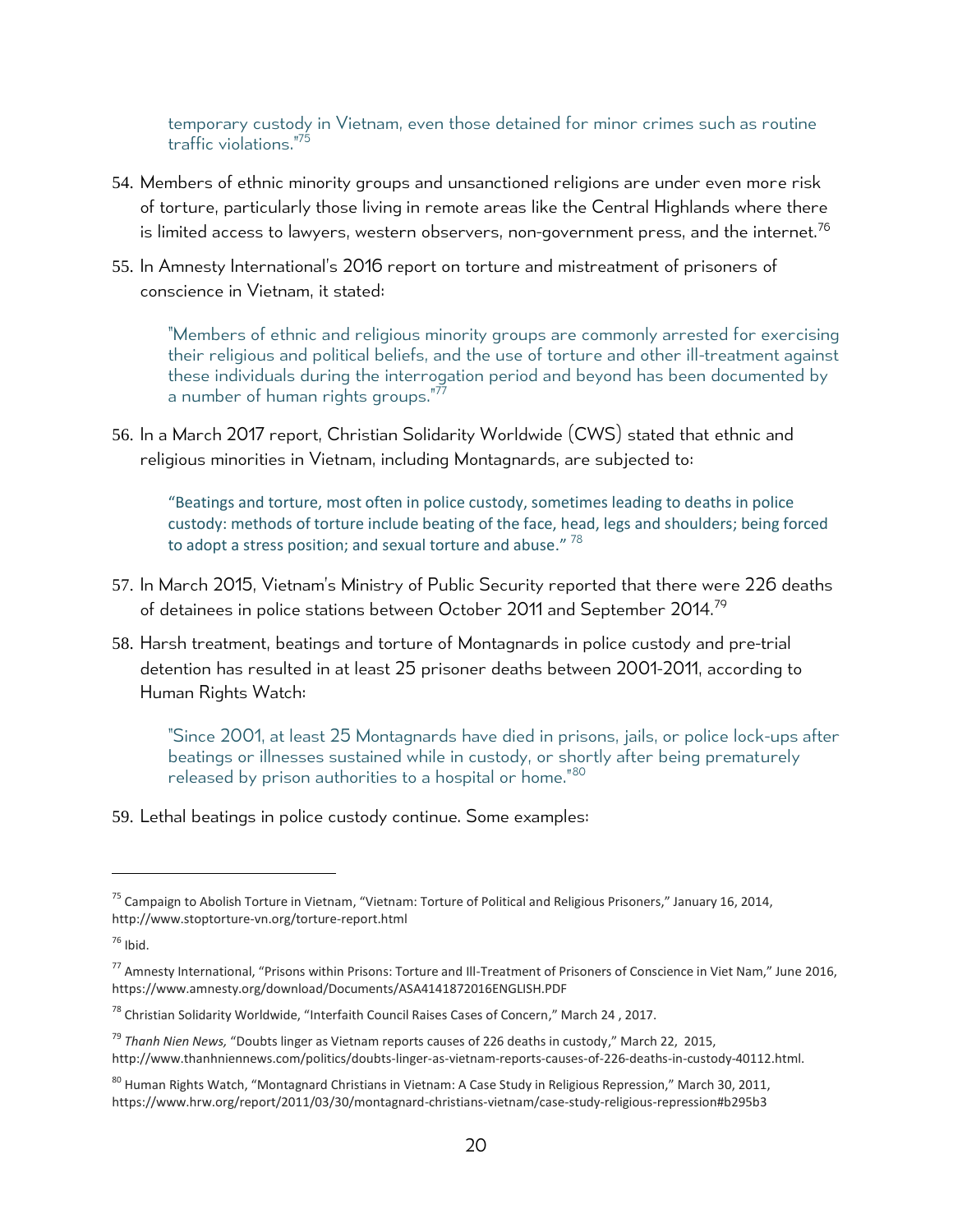- a) In January 2016 Pastor Ksor Xiem, the head pastor of an unregistered Montagnard evangelical church died from injuries sustained during a police beating in December 2015 in Ayun Pa District, Gia Lai Province, according to a 2017 State Department report.<sup>81</sup>
- b) In December 2016, Y Ku Knul, a Protestant from Buon Ma Thuot, Dak Lak, died in police custody, according to a report by Boat People SOS. Family members stated that his internal organs were damaged and there were traces of electric shock batons used on his body.<sup>82</sup>
- c) In March 2016, Y Sik Nie died from alleged torture during more than three months' detention by district police in Dak Lak on charges of theft, according to the U.S. State Department.<sup>83</sup>

### <span id="page-20-0"></span>G. Persecution of Former Prisoners of Conscience

- 60. Upon release from prison, former prisoners of conscience are subjected to house arrest, intrusive surveillance, harassment, restrictions on movement, and periodic summons or detention by police for interrogation, all of which can extend beyond their post-release probationary period.
- 61. In an April 2018 report, Amnesty International stated:

"Prominent activists who have been released, as well as those not imprisoned, and their family members continued to face restrictions on movement and were subjected to surveillance, harassment and violent assaults; a large number of activists were left without a choice but to flee persecution in Viet Nam."<sup>84</sup>

- 62. Incidents of harassment, threats, arrests, and re-imprisonment of Montagnard former prisoners of conscience include the following:
	- a. In March 2018, Gia Lai police arrested former prisoner of conscience Siu Blo and forced him to publicly renounce his religion and confess his wrongdoings in

 $83$  U.S. State Department, "Report on Human Rights Practices in 2016,"

 $81$  U.S. Department of State, "Annual Report on Religious Freedom," August 15, 2017, <https://www.state.gov/j/drl/rls/irf/2016/eap/268780.htm> ; USCIRF, "Vietnam Chapter – 2017 Annual Report," April 26, 2017, http://www.uscirf.gov/countries/vietnam#annual-reports-chapters-summaries

<sup>&</sup>lt;sup>82</sup> Boat People SOS, "Case BPSOS-03: Central Highlands Protestant Churches," March 2017, [http://dvov.org/wp](http://dvov.org/wp-content/uploads/2014/07/BPSOS-03-Global-Magnitsky-Act-Central-High-Churches-03-16-2017.pdf)[content/uploads/2014/07/BPSOS-03-Global-Magnitsky-Act-Central-High-Churches-03-16-2017.pdf](http://dvov.org/wp-content/uploads/2014/07/BPSOS-03-Global-Magnitsky-Act-Central-High-Churches-03-16-2017.pdf)

[https://www.state.gov/j/drl/rls/hrrpt/humanrightsreport/#wrapper;](https://www.state.gov/j/drl/rls/hrrpt/humanrightsreport/#wrapper) Human Rights Watch, "World Report: Vietnam Chapter, Events of 2016," <https://www.hrw.org/world-report/2017/country-chapters/vietnam>

<sup>&</sup>lt;sup>84</sup> Amnesty International, "Prisoners of Conscience in Viet Nam," April 4, 2018, ASA 41/8162/2018, https://www.amnesty.org/en/documents/ASA41/8162/2018/en/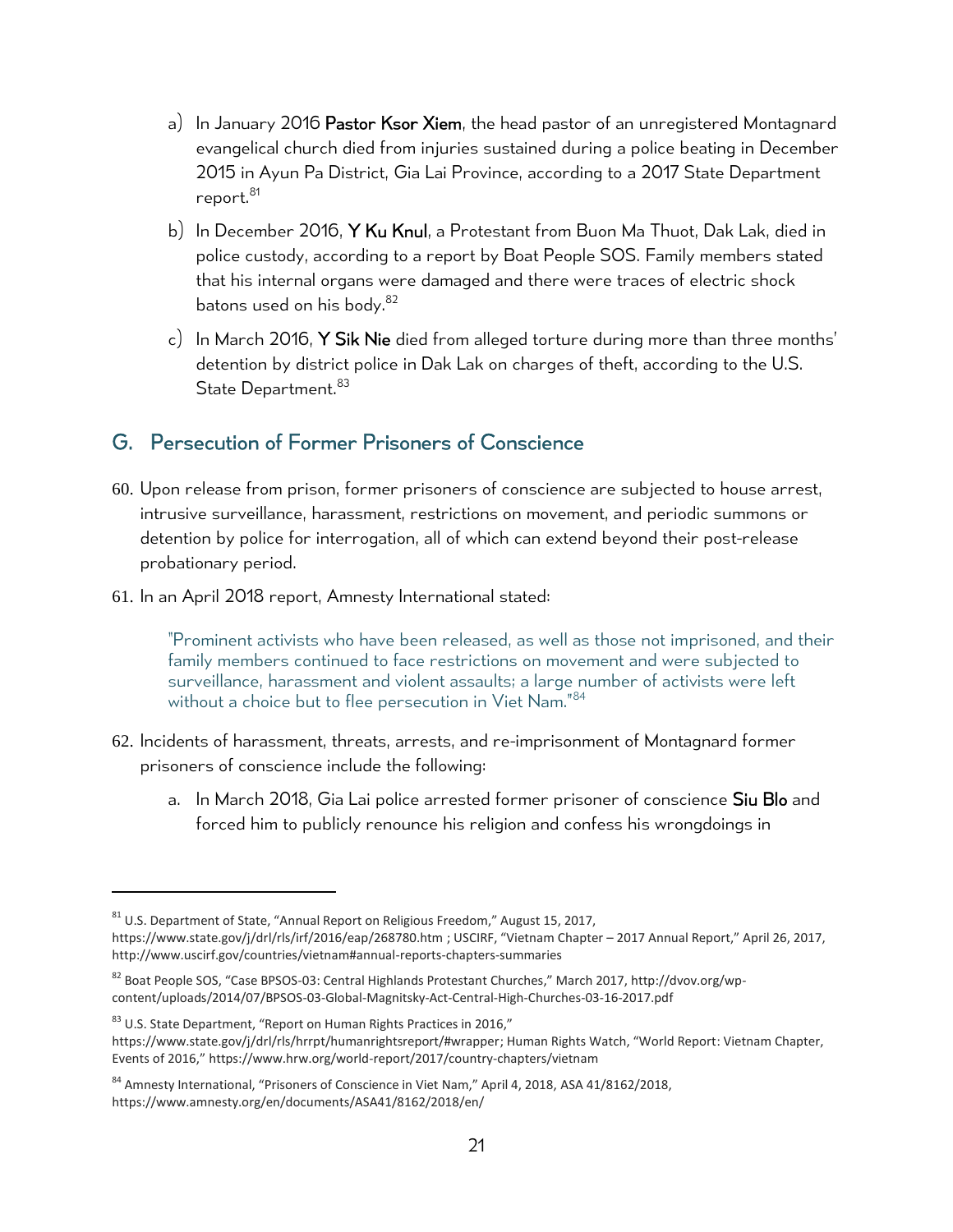proselytizing Dega Protestantism and using the internet to spread false information about rights violations in the Central Highlands. 85

- b. In August 2017, authorities convened a meeting of more than 200 households in Buon Ma Thuot, Dak Lak to review the wrongdoings of former prisoner of conscience Y Tlup Adrong for allegedly listening to FULRO instigators abroad. $86$
- c. In March 2017, after hundreds of people attended Dega Protestant services in Gia Lai, provincial police targeted former prisoner of conscience Y Nglu, who they said was the "charismatic promoter" of the religion, and forced him to confess his wrong doings. Y Nglu was accused of "taking advantage of crowded gatherings such as weddings, funerals ... and social networking sites and instigating villagers to meet in groups to pray for distorted aspirations of a "Dega" state."87
- d. On August 30, 2016 two Montagnard former prisoners of conscience, Ksor Phit and Siu Dik, were sentenced to prison for 11 and 8 years respectively on charges of engaging in propaganda and inciting people to join the effort to establish a "Dega State".<sup>88</sup>
- e. In May 2015, Montagnard former prisoner of conscience Nay Bro was detained, interrogated, and beaten by police after he met with fellow prisoners of conscience in Hanoi and Haiphong.<sup>89</sup>

### <span id="page-21-0"></span>F. Mistreatment of Asylum Seekers Upon Return to Vietnam

63. Human Rights Watch has documented the mistreatment of Montagnard asylum seekers and refugees upon return to Vietnam since 2002. In a September 2017 report, Human Rights Watch stated that Montagnard asylum seekers forced back to Vietnam "face severe persecution on political and religious grounds," with authorities detaining and interrogating returnees from Cambodia and forcing some to make public confessions on Vietnamese state television. According to Human Rights Watch:

<sup>85</sup> *Bao Gia Lai*, "Gia Lai: Đập tan âm mưu phục hồi "Tin lành Đê-ga" (Gia Lai: Smashing the Plot to Restore "Dega Protestantism"), April 17, 2016, <https://taynguyen247.com/gia-lai-dap-tan-am-muu-phuc-hoi-tin-lanh-de-ga-8396-6.html>

<sup>86</sup> ANTV, "Y Tlup Adrơng kể chuyện bịnh óm FULRO lưu vong lừa gạt," August 1, 2017, http://www.antv.gov.vn/tin-tuc/phapluat/y-tlup-adrong-ke-chuyen-bi-nhom-fulro-luu-vong-lua-gat-213686.html

<sup>87</sup> ANTV, "Vạch trần âm mưu phục hồi Fulro, Tin lành Đêga" (Exposing the Plot to Revive FULRO, Tin Lanh Dega), March 26, 2017[, http://www.antv.gov.vn/tin-tuc/phap-luat/vach-tran-am-muu-phuc-hoi-fulro-tin-lanh-de-ga-206179.html](http://www.antv.gov.vn/tin-tuc/phap-luat/vach-tran-am-muu-phuc-hoi-fulro-tin-lanh-de-ga-206179.html)

<sup>&</sup>lt;sup>88</sup> Gia Lai Online, "Hai đối tượng FULRO lãnh án," August 31, 2016, [http://baogialai.com.vn/channel/1602/201608/hai-doi](http://baogialai.com.vn/channel/1602/201608/hai-doi-tuong-fulro-lanh-an-2449313/)[tuong-fulro-lanh-an-2449313/](http://baogialai.com.vn/channel/1602/201608/hai-doi-tuong-fulro-lanh-an-2449313/)[;http://www.antv.gov.vn/tin-tuc/an-ninh-trat-tu/boc-go-2-nhom-doi-tuong-hoat-dong-fulro-](http://www.antv.gov.vn/tin-tuc/an-ninh-trat-tu/boc-go-2-nhom-doi-tuong-hoat-dong-fulro-186173.html)[186173.html](http://www.antv.gov.vn/tin-tuc/an-ninh-trat-tu/boc-go-2-nhom-doi-tuong-hoat-dong-fulro-186173.html)

<sup>89</sup> Radio Free Asia, "Police detain Jarai former Political Prisoner," June 19, 2015, [http://www.rfa.org/vietnamese/in\\_depth/former-montagnard-political-prisoner-re-arrested-gm-06192015074541.html](http://www.rfa.org/vietnamese/in_depth/former-montagnard-political-prisoner-re-arrested-gm-06192015074541.html)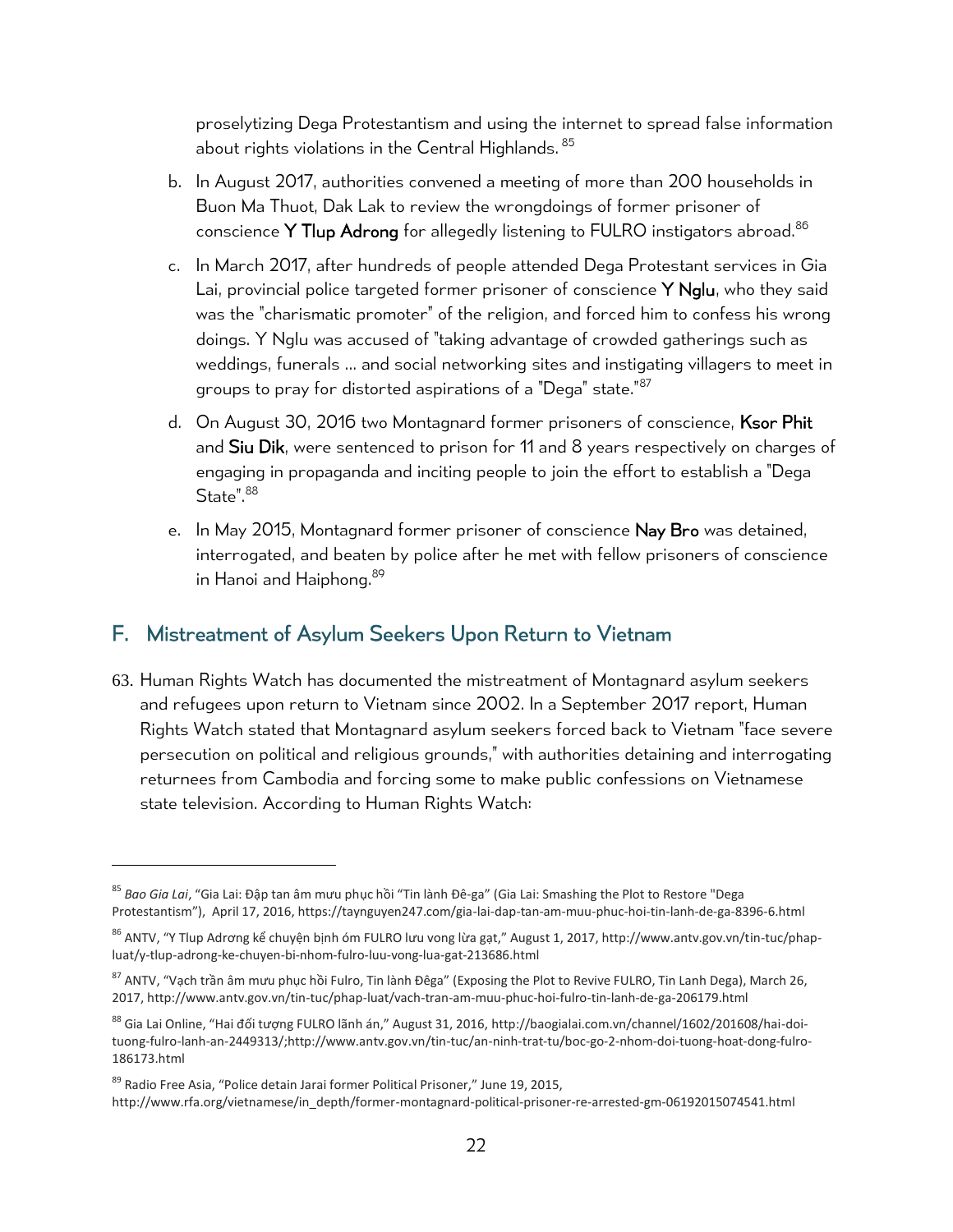"In April 2017, a Montagnard asylum-seeker who was returned to Vietnam from Cambodia was [detained and interrogated](http://www.phnompenhpost.com/national/montagnards-flee-thailand-fearing-return-persecution-vietnam) for 12 days by Vietnamese authorities. In May, [a video recording](https://www.cambodiadaily.com/news/forced-montagnard-tv-confessions-aired-130224/) emerged on Vietnamese television of apparently forced confessions by Montagnards who claimed to be returned refugees."<sup>90</sup>

- 64. An article in the *Cambodia Daily* on May 23, 2017 titled "Forced' Montagnard TV Confessions Aired," quoted Human Rights Watch as saying: " "What this video shows is that the Vietnam government puts these returnees under a web of surveillance and control as soon as they get back home in Vietnam….All of the Montagnards that go back should recognize that they are going to run a gauntlet of abuse and coercion.<sup>"91</sup>
- 65. Regarding abuses of Montagnard asylum seekers returned to Vietnam, the U.S. State Department's most recent human rights report for Vietnam stated:

"Some members of ethnic minority groups who fled the Central Highlands for Cambodia or Thailand, some reportedly due to abuse, asserted that authorities threatened them to return. Authorities then abused, detained, or questioned them upon their return. Family members also reported police closely monitored both those who had fled to Cambodia and Thailand and their relatives." 92

66. A 2014 report on ethnic minority groups in Vietnam by the United Kingdom Home Office stated:

"Members of minority ethnic groups who are perceived to advocate separatism and who are likely to come to the adverse attention of the authorities on return to Vietnam are likely to face a real risk of persecution on account of their activities."93

67. A 2014 report by the Campaign to Abolish Torture in Vietnam (CAT-VN) documented abuses of Montagnard refugees and asylum seekers returned to Vietnam:

"Asylum seekers who have returned to Vietnam after their refugee claims have been rejected by UNHCR have been detained, interrogated, and tortured upon return to Vietnam, despite assurances from UNHCR personnel that they could safely return. A number of these asylum seekers have then 'doubled back' and fled a second time to

 $\overline{a}$ 

<sup>90</sup> Human Rights Watch, "Cambodia: Protect Montagnard Refugees; Forced Return to Vietnam Will Bring Mistreatment, Arrest." September 9, 2017, [https://www.hrw.org/news/2017/09/12/cambodia-protect-montagnards-refugees.](https://www.hrw.org/news/2017/09/12/cambodia-protect-montagnards-refugees)

For Vietnamese state television footage of returnees confessing their wrongdoings, see: ANTV, "Thực hư tin 'nă[m 2020, nhà](https://www.youtube.com/watch?v=TCscAnYqJFw)  n[ước Đê Ga đượ](https://www.youtube.com/watch?v=TCscAnYqJFw)c giải phóng'," March 26, 2017, https://www.youtube.com/watch?v=TCscAnYqJFw

<sup>91</sup> *Cambodia Daily*, "'Forced' Montagnard TV Confessions Aired," May 23, 2017, [https://www.cambodiadaily.com/news/forced](https://www.cambodiadaily.com/news/forced-montagnard-tv-confessions-aired-130224/)[montagnard-tv-confessions-aired-130224/](https://www.cambodiadaily.com/news/forced-montagnard-tv-confessions-aired-130224/)

<sup>92</sup> U.S. Department of State, "Vietnam 2017 Human Rights Report," https://www.state.gov/documents/organization/277375.pdf

 $93$  U.K. Home Office, "Country Information and Guidance, Vietnam: Ethnic Minority Groups," December 2014.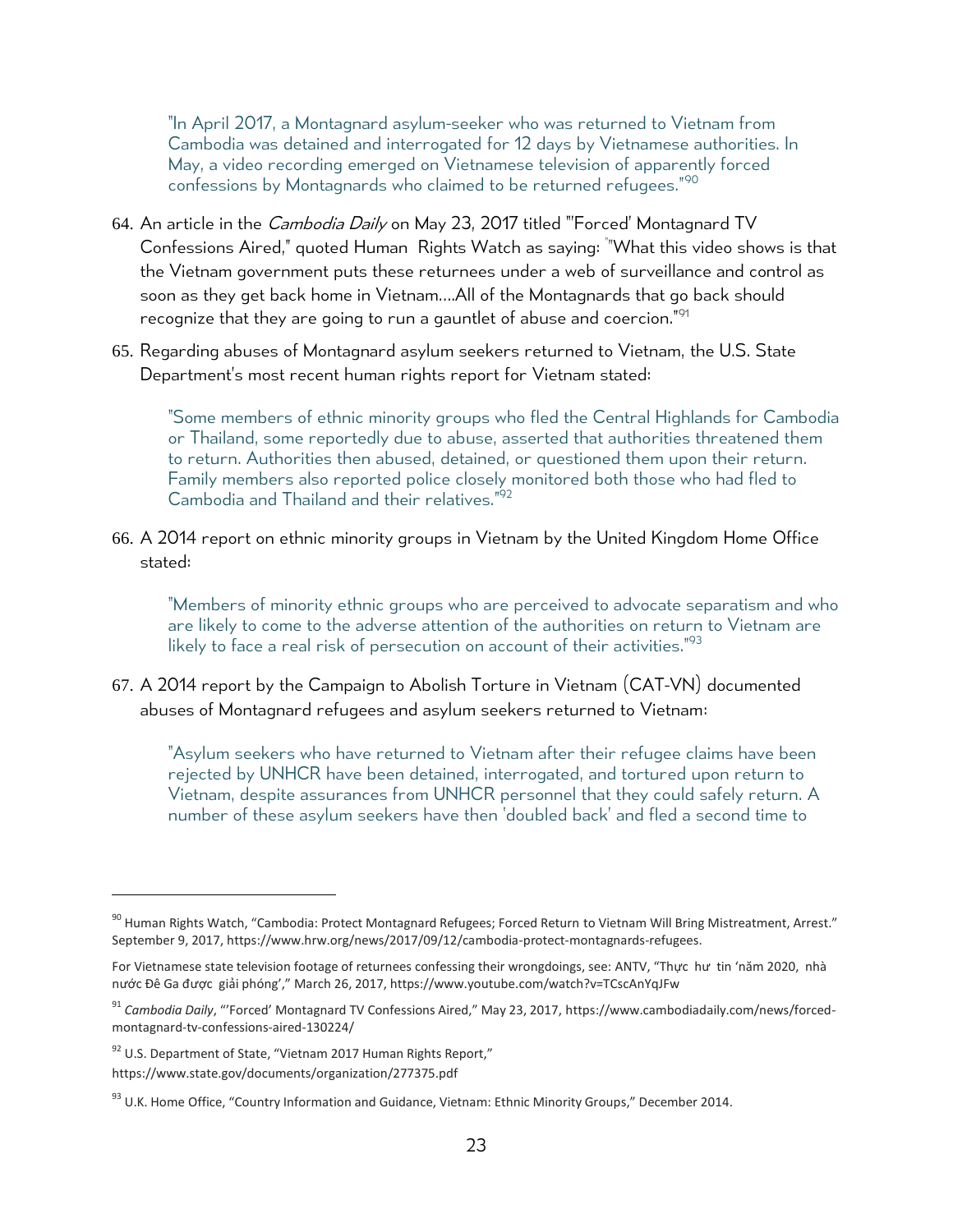Cambodia or Thailand to seek the protection of UNHCR after experiencing severe persecution and torture upon return to Vietnam."<sup>94</sup>

68. One case documented by CAT-VN is that of Rmah Plun, a recognized refugee who returned to Vietnam from a UNHCR camp in Cambodia in May 2005:

After crossing the border he was sent to the provincial prison in Gia Lai, where he was detained in a dark cell for three days. He was interrogated every day about why he had left Vietnam, pressured to renounce his religion, and beaten and tortured. During his first interrogation session the police asked him why he went to Cambodia. "I told them I fled because I was afraid the police would beat me," he said. "As a response, they punched me in the face with their fists four times."

During subsequent interrogation sessions Plun was beaten in the chest, back and groin; kicked in the shins with army boots; and slapped in the face. Police also inserted writing pens between his fingers and then tied his hands tightly with a rope, squeezing his fingers and causing excruciating pain.

"When I was finally allowed to return to my village and see my wife, she was shocked by how swollen and bruised my face was," Plun said. A month later, he was arrested again and tortured. He was detained for five nights in a dark cell and repeatedly pressured to renounce his religion and to provide names and locations of Montagnards in hiding. During interrogation sessions, police forced him to lie down with his hands and feet raised in the air by ropes for three hours. If he dropped his hands or feet, he was beaten. He was also hung upside down by his feet for 30 minutes at a time.

In December 2005 Plun fled to Cambodia a second time, where he died less than a year later in the UNHCR refugee camp in Phnom Penh. 95

- 69. A 2006 report by Human Rights Watch detailed abuses faced by some Montagnard refugees and asylum seekers upon return to Vietnam:
	- a) Immediately upon return to Vietnam some returnees have been detained in dark cells in the provincial prison for three to seven days.
	- b) The returnees have been interrogated every day about why they had left Vietnam and pressured to renounce their religion.
	- c) They have been beaten and tortured during interrogation.
	- d) Upon return to their villages, some have not been allowed to freely leave their villages or even their homes at times, and have been regularly questioned by local authorities about their whereabouts and their activities.
	- e) Some appear to have been forced to appear before the state media making statements of remorse about fleeing to Cambodia. 96

<sup>94</sup> Campaign to Abolish Torture in Vietnam, "Vietnam: Torture of Political and Religious Prisoners," January 16, 2014, http://www.stoptorture-vn.org/torture-report.html

<sup>&</sup>lt;sup>95</sup> Campaign to Abolish Torture in Vietnam, Ibid.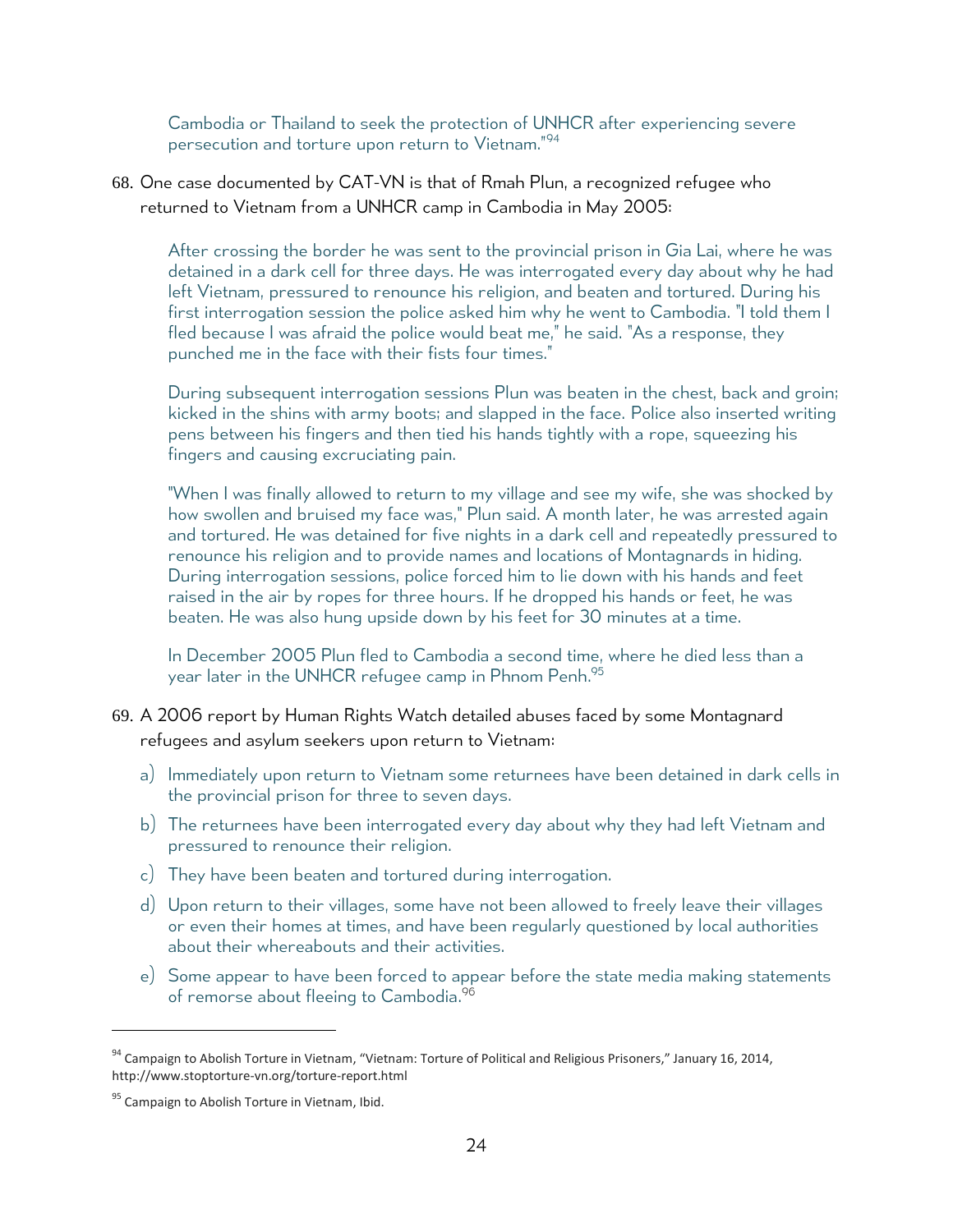- 70. Because of the substantial risk that Montagnard asylum seekers would be subjected to arrest and torture if returned to Vietnam, CAT-VN submits that asylum countries and UNHCR are obligated to abide by Article 33 of the 1951 Refugee Convention and Article 3 of the Convention Against Torture, which protect persons from being returned to countries where they would be in danger of torture or cruel and unusual treatment or punishment or face risks to life or freedom. Instead, they should be given refugee protection, including the right of non-refoulement.
- 71. Credible information about the current situation in Vietnam detailed in this report indicates that Montagnard asylum seekers' fear of persecution and torture remains well founded, even for those who have spent several years waiting for adjudication of their asylum claims, as there have been no substantial changes in the situation for Montagnards in Vietnam to justify a finding that it would be safe for asylum applicants to return to their country of origin.

### <span id="page-24-0"></span>H. Recommendations to the Government of the Socialist Republic of Vietnam:

- Ensure that all domestic legislation addressing religious affairs and freedom of assembly, expression and association are brought into conformity with the International Covenant on Civil and Political Rights (ICCPR).
- Repeal articles in the penal code and other domestic legislation relative to impreciselydefined "national security" crimes that criminalize the exercise of civil and political rights on the grounds that they violate or threaten national security, public order, and/or national unity.
- End the practice of arbitrary arrests, detention and imprisonment of peaceful dissidents and independent religious believers under laws that fail to conform to the ICCPR and other international standards.
- Allow all independent religious organizations to freely conduct religious activities and govern themselves. Churches, denominations and religious groups that do not choose to join one of the officially authorized religious organizations with government-approved governing boards should be allowed to operate independently.
- Enforce provisions in domestic legislation that prohibit forced renunciations of faith by government officials and establish specific penalties for those who carry out such practices.
- Bring an end to harassment, threats, physical abuse and arrests of groups and individuals seeking to promote human rights, express their opinions, publicly dissent, or practice their religion.

<sup>&</sup>lt;sup>96</sup> Human Rights Watch, "No Sanctuary: Ongoing threats to Indigenous Montagnards in Vietnam's Central Highlands," June 13, 2006, https://www.hrw.org/report/2006/06/13/no-sanctuary/ongoing-threats-indigenous-montagnards-vietnams-centralhighlands